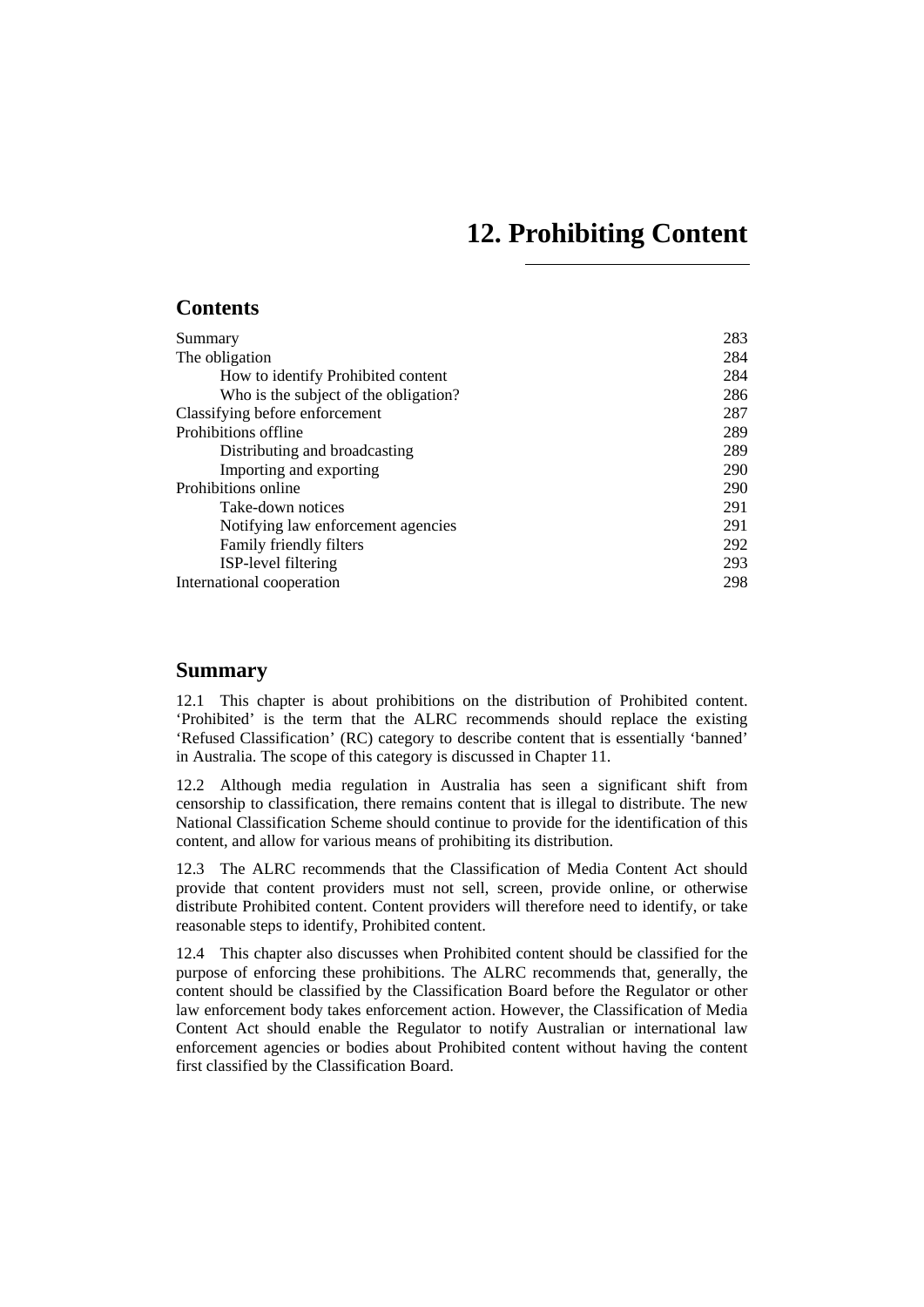<span id="page-1-0"></span>12.5 Finally, the chapter outlines the main methods of restricting access to Prohibited content, namely: prohibitions on sale and distribution; prohibitions on import and export; prohibitions on publication online; and voluntary and mandatory internet filtering. The Classification of Media Content Act, or industry codes made under it, should provide for similar methods of prohibiting the distribution of Prohibited content.

# **The obligation**

12.6 The ALRC recommends that the Classification of Media Content Act should provide that content providers must not sell, screen, provide online, or otherwise distribute Prohibited content. Prohibited content here refers to:

- (a) content that has been classified Prohibited; or
- (b) unclassified content that, if classified, would be likely to be classified Prohibited.

12.7 Under the *Broadcasting Services Act 1992* (Cth), 'prohibited content' has a much broader meaning, and captures X 18+ content, Category 1 and 2 Restricted content, and R 18+ and MA 15+ content that has not been properly restricted. The need for a single definition of Prohibited content that excludes content classified, or likely to be classified, MA 15+, R 18+ or X 18+, is discussed in Chapter 11.

12.8 Some elements of the obligation not to distribute Prohibited content are similar to the obligation to take reasonable steps to restrict access to adult content, discussed in Chapter 10. As with the latter obligation, the obligation not to distribute Prohibited content should apply to both commercial and non-commercial content. Also, although there are exemptions from classification requirements in other classification categories, there should not be similar exemptions from the obligation not to distribute Prohibited content.

12.9 The obligation not to distribute Prohibited content applies to unclassified content that is 'likely' to be Prohibited. While some stakeholders have expressed concern about provisions referring to the 'likely' classification of content, $\frac{1}{1}$  $\frac{1}{1}$  $\frac{1}{1}$  similar language is used in the *Broadcasting Services Act*. [2](#page-1-2) In the ALRC's view, the obligation not to distribute certain content should extend to unclassified content that is likely to be Prohibited, otherwise the obligation would only apply to the relatively small proportion of total media content that in practice is actually classified. As Prohibited content is to be illegal to distribute, there must be provision for enforcement of guidelines.

## **How to identify Prohibited content**

 $\overline{a}$ 

12.10 Ideally, content providers should assess whether content is likely to be Prohibited before they distribute it. In light of the serious nature of this content, many

<span id="page-1-1"></span><sup>1</sup> Eg, Foxtel, *Submission CI 2497*; Classification Board, *Submission CI 2485*.

<span id="page-1-2"></span><sup>2</sup> *Broadcasting Services Act 1992* (Cth) sch 7 cl 21(1)(b).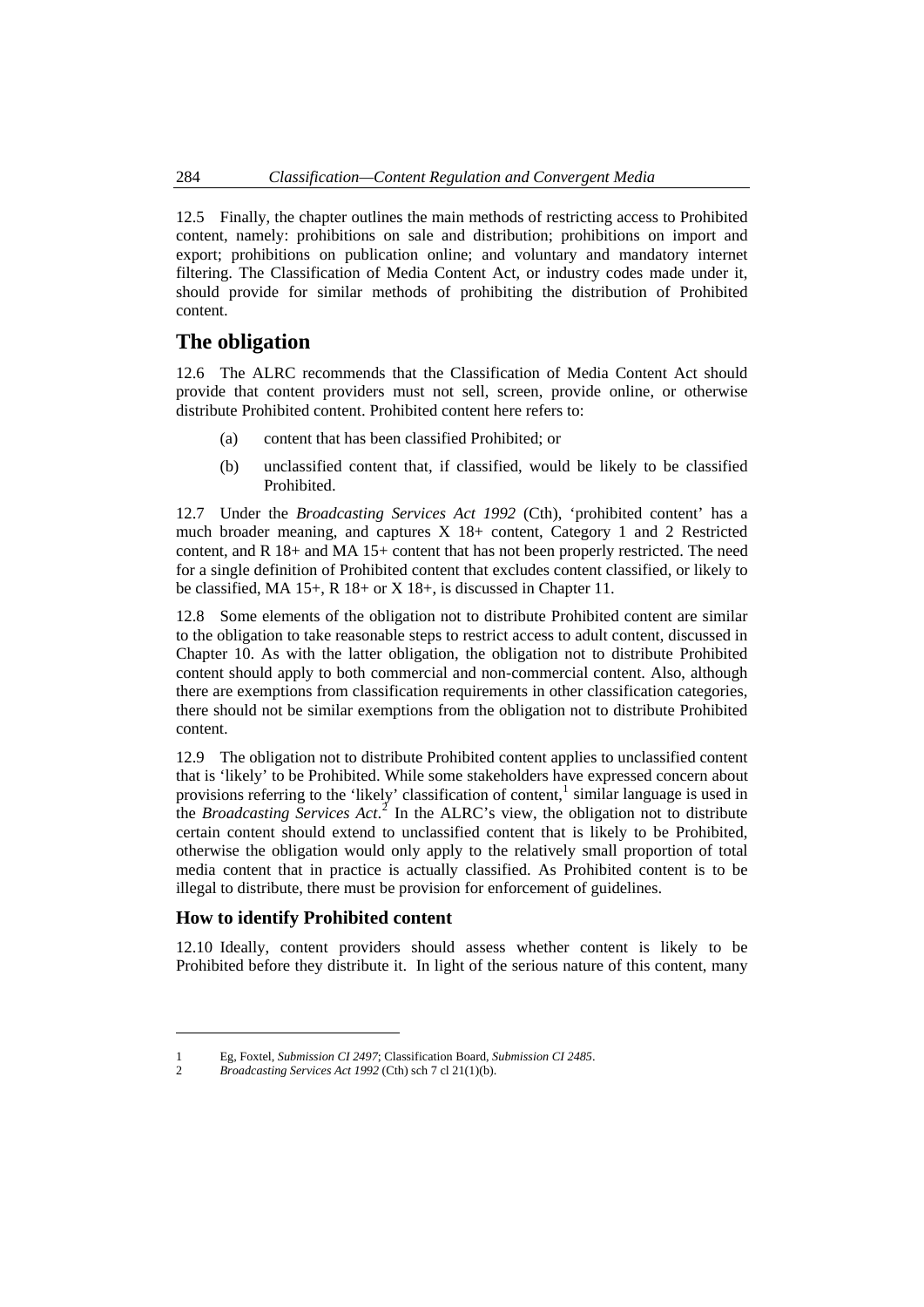content providers may even choose to have their content classified before distributing it, to determine whether it is Prohibited.<sup>3</sup>

12.11 However, this may be impractical or impossible for online content providers that deal with large quantities of content, much of which is dynamic and user-generated. Requiring 'pre-assessment' would be almost as onerous as requiring all content that 'may' be Prohibited to be classified, which the ALRC has concluded is impractical and prohibitively costly.

12.12 In the ALRC Discussion Paper, it was proposed that the Classification of Media Content Act should provide that all media content that may be RC must be classified by the Classification Board.<sup>[4](#page-2-0)</sup> While some stakeholders supported this,<sup>[5](#page-2-1)</sup> others were critical of the proposal. Some raised concerns about the huge quantity of media content that 'may' be  $\overline{RC}^6$  $\overline{RC}^6$ . One stakeholder submitted that it is

impossible for anyone to know what would in fact be 'RC' under current broad and vague criteria; and the result is likely to be unnecessary self-censorship due to fear of being prosecuted for failure to have material classified.<sup>[7](#page-2-3)</sup>

12.13 A number of stakeholders expressed the view that this sort of classification obligation would impose a considerable burden on content providers, many of whom will be unwilling or unable to comply.<sup>[8](#page-2-4)</sup> Some expressed particular concern about the burden on non-commercial content providers, including individuals.<sup>[9](#page-2-5)</sup> Google stated that, in light of the volume of online content,

content platforms have no practical means of determining whether content is or is likely to be … RC in advance of the content being uploaded. … The only feasible approach to regulating this content is for content platforms to rely on users to notify them of content that may fall foul of the site's standards in order that this content can be reviewed and removed if considered appropriate.<sup>[10](#page-2-6)</sup>

12.14 The Interactive Games and Entertainment Association submitted that it was critical that the new scheme clearly address the issue of intermediaries providing large quantities of content and the steps that must be taken to avoid liability for inadvertently providing Prohibited content:

<sup>3</sup> In which case they could have the content classified by an accredited industry classifier, the Classification Board or using an authorised classification instrument. See Ch 7.

<span id="page-2-0"></span><sup>4</sup> Australian Law Reform Commission, *National Classification Scheme Review*, ALRC Discussion Paper 77 (2011), Proposals 6–5 and 7–1(c).

<span id="page-2-1"></span><sup>5</sup> Eg, FamilyVoice Australia, *Submission CI 2509*; Communications Law Centre, *Submission CI 2484*; N Goiran, *Submission CI 2482*; Collective Shout, *Submission CI 2477*; D Henselin, *Submission CI 2473*; Telstra, *Submission CI 2469*; R Harvey, *Submission CI 2467*; D Mitchell, *Submission CI 2461*; M Smith, *Submission CI 2456*; L D, *Submission CI 2454*.

<sup>6</sup> I Graham, *Submission CI 2507*; J Denham, *Submission CI 2464*.

<span id="page-2-3"></span><span id="page-2-2"></span><sup>7</sup> I Graham, *Submission CI 2507*.

<span id="page-2-4"></span><sup>8</sup> Eg, Google, *Submission CI 2512*; J Trevaskis, *Submission CI 2493*; Australian Communications and Media Authority, *Submission CI 2489*; Interactive Games and Entertainment Association, *Submission CI 2470*.

<sup>9</sup> A Hightower, *Submission CI 2511*; I Graham, *Submission CI 2507*; J Denham, *Submission CI 2464*.

<span id="page-2-6"></span><span id="page-2-5"></span><sup>10</sup> Google, *Submission CI 2512*.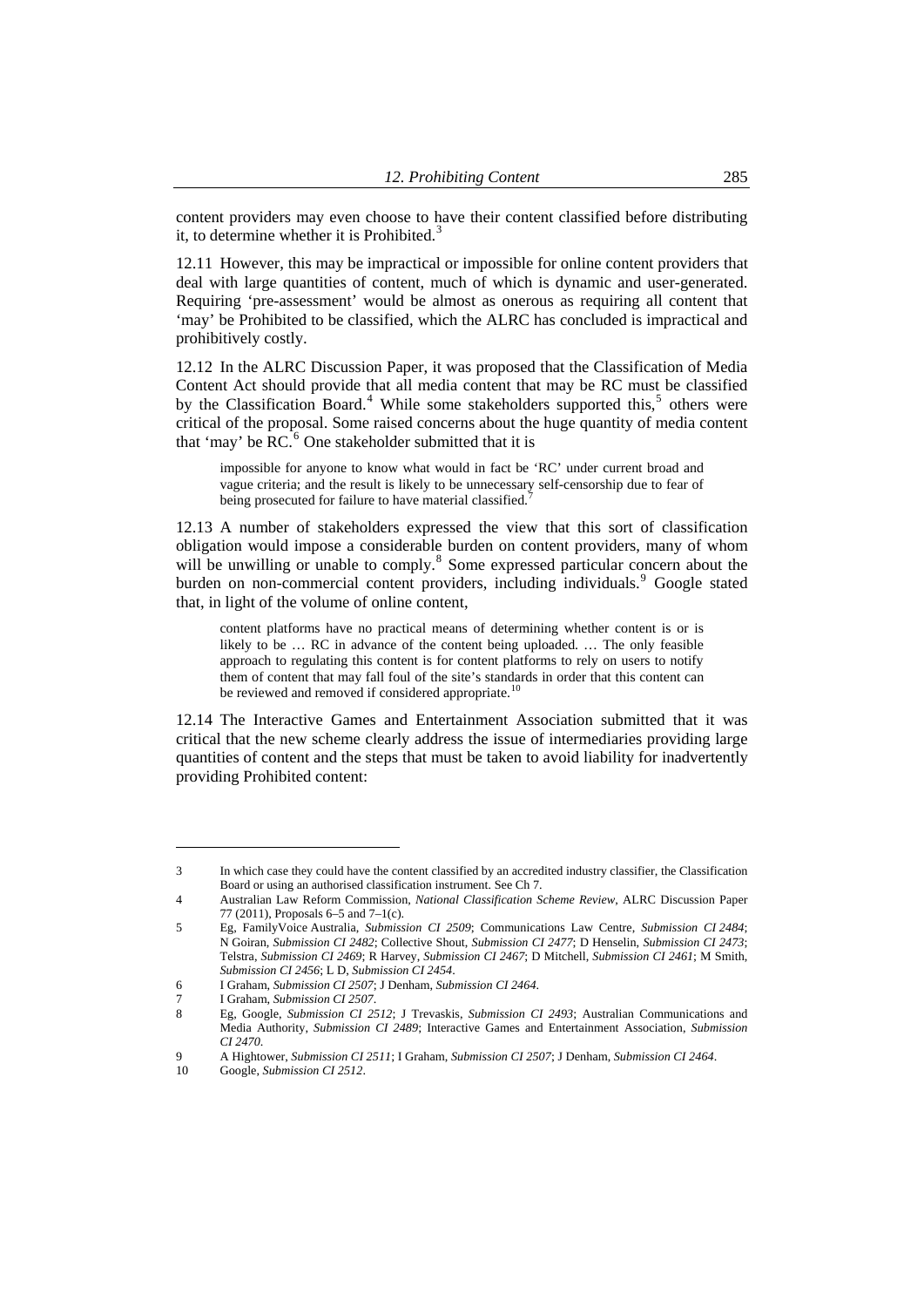<span id="page-3-0"></span>While the actual steps might be set out in industry codes, the Classification of Media Content Act should not be silent on the issue. $11$ 

[12](#page-3-2).15 Others said it would be difficult or impractical to enforce such laws.<sup>12</sup> For example, the Australian Communications and Media Authority (the ACMA) stated it 'is likely to lead to a low regard for such a law and, as a consequence, a significantly diminished culture of compliance'.<sup>[13](#page-3-3)</sup>

12.16 The ALRC agrees that it is unreasonable to expect content providers to have all of their content that 'may be' Prohibited classified before they distribute it. As discussed in Chapter 10 with respect to adult content, the effective regulation of media content online cannot rely on pre-screening or pre-classification. Such a model would not account for the sheer quantity of media content that is now available online, and in particular, the dynamic nature of online content and the volume of user-generated content.

12.17 Instead, the obligation not to distribute Prohibited content should require content providers to take reasonable steps to identify Prohibited content. Major content providers, for example, might have mechanisms that allow users to flag particular content to the owners of the site.

### **Who is the subject of the obligation?**

12.18 The obligation not to distribute Prohibited content applies to a broader range of persons than the other statutory obligations discussed in this Report. In Chapter 5, the ALRC recommends that obligations in relation to Prohibited content should apply to content providers and internet intermediaries, including application service providers, host providers and internet access providers.<sup>[14](#page-3-4)</sup> In the ALRC's view, obligations in relation to Prohibited content should—considering the serious nature of the content be broad in application and apply to all content providers, commercial and noncommercial, and to internet intermediaries who do not otherwise have obligations to classify or restrict access to content.

12.19 As explained in Chapter 5, where Prohibited content is uploaded onto a website by an individual, that individual may commit an offence under the Classification of Media Content Act. The website owner would be under an obligation to take down the content when notified by the Regulator. Other internet intermediaries may have obligations to respond to notices from the Regulator with respect to the content. In the future, an internet service provider (ISP) may have an obligation to filter the content, particularly where the website owner is located overseas.

12.20 The obligation not to distribute Prohibited content would also apply to distributors in the 'offline' world, including broadcasters, retailers, and magazine and DVD distributors.

<span id="page-3-2"></span>12 Google, *Submission CI 2512*; Australian Communications and Media Authority, *Submission CI 2489*; J Denham, *Submission CI 2464*.

<span id="page-3-1"></span><sup>11</sup> Interactive Games and Entertainment Association, *Submission CI 2470*.

<span id="page-3-3"></span><sup>13</sup> Australian Communications and Media Authority, *Submission CI 2489*.

<span id="page-3-4"></span><sup>14</sup> Rec 5–7.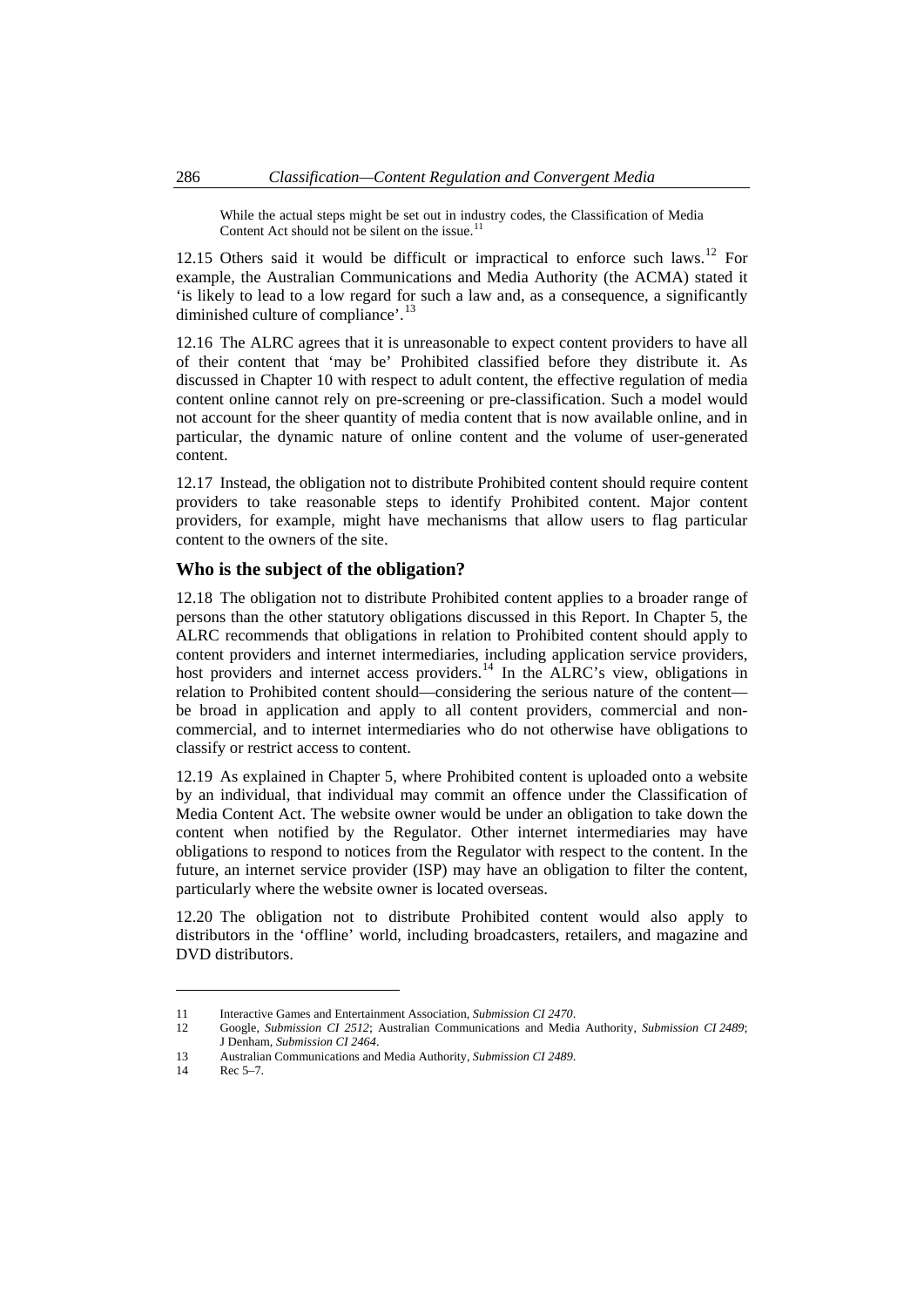<span id="page-4-0"></span>**Recommendation 12–1** The Classification of Media Content Act should provide that content providers must not sell, screen, provide online, or otherwise distribute Prohibited content, that is:

- (a) content that has been classified Prohibited; or
- (b) unclassified content that, if classified, would be likely to be classified Prohibited.

# **Classifying before enforcement**

12.21 The ALRC recommends that the Classification of Media Content Act should provide that content must be classified Prohibited by the Classification Board before a person is:

- (a) charged with an offence under the Act that relates to Prohibited content; and
- (b) issued a notice requiring the person to stop distributing the Prohibited content, for example by taking it down from the internet.

12.22 This provision would apply to Prohibited media content distributed on any platform or device, including offences for distributing hardcopy Prohibited content.

12.23 Similar requirements proposed in the Discussion Paper<sup>[15](#page-4-1)</sup> were supported by a number of stakeholders.<sup>[16](#page-4-2)</sup> Telstra said it favoured 'all measures that improve the transparency and accountability of this process'.[17](#page-4-3) The New South Wales Council for Civil Liberties 'applauded' the proposal, because to 'provide otherwise is, in effect, to permit retrospective criminalisation'.<sup>[18](#page-4-4)</sup> The Council also considered it important 'that law enforcement officers are not involved in decisions about what is to be censored'.<sup>[19](#page-4-5)</sup>

12.24 The Victorian Government commented that, currently, 'enforcement bodies are required to request classification decisions (or proof of classification in the form of evidentiary certificates) for materials to establish breaches'.<sup>21</sup>

12.25 The main concern raised in submissions was that the proposal may unwittingly have a negative impact on the law enforcement response to child sexual abuse content.

<span id="page-4-1"></span><sup>15</sup> Australian Law Reform Commission, *National Classification Scheme Review*, ALRC Discussion Paper 77 (2011), Proposal 6–6.

<span id="page-4-2"></span><sup>16</sup> Eg, FamilyVoice Australia, *Submission CI 2509*; Collective Shout, *Submission CI 2477*; D Henselin, *Submission CI 2473*; National Association for the Visual Arts, *Submission CI 2471*; Interactive Games and Entertainment Association, *Submission CI 2470*; Telstra, *Submission CI 2469*.

<sup>17</sup> Telstra, *Submission CI 2469*.

<span id="page-4-4"></span><span id="page-4-3"></span><sup>18</sup> New South Wales Council for Civil Liberties, *Submission CI 2481*. See also R Harvey, *Submission CI 2467*.

<span id="page-4-5"></span><sup>19</sup> New South Wales Council for Civil Liberties, *Submission CI 2481*.

<span id="page-4-6"></span><sup>20</sup> Victorian Government, *Submission CI 2526*.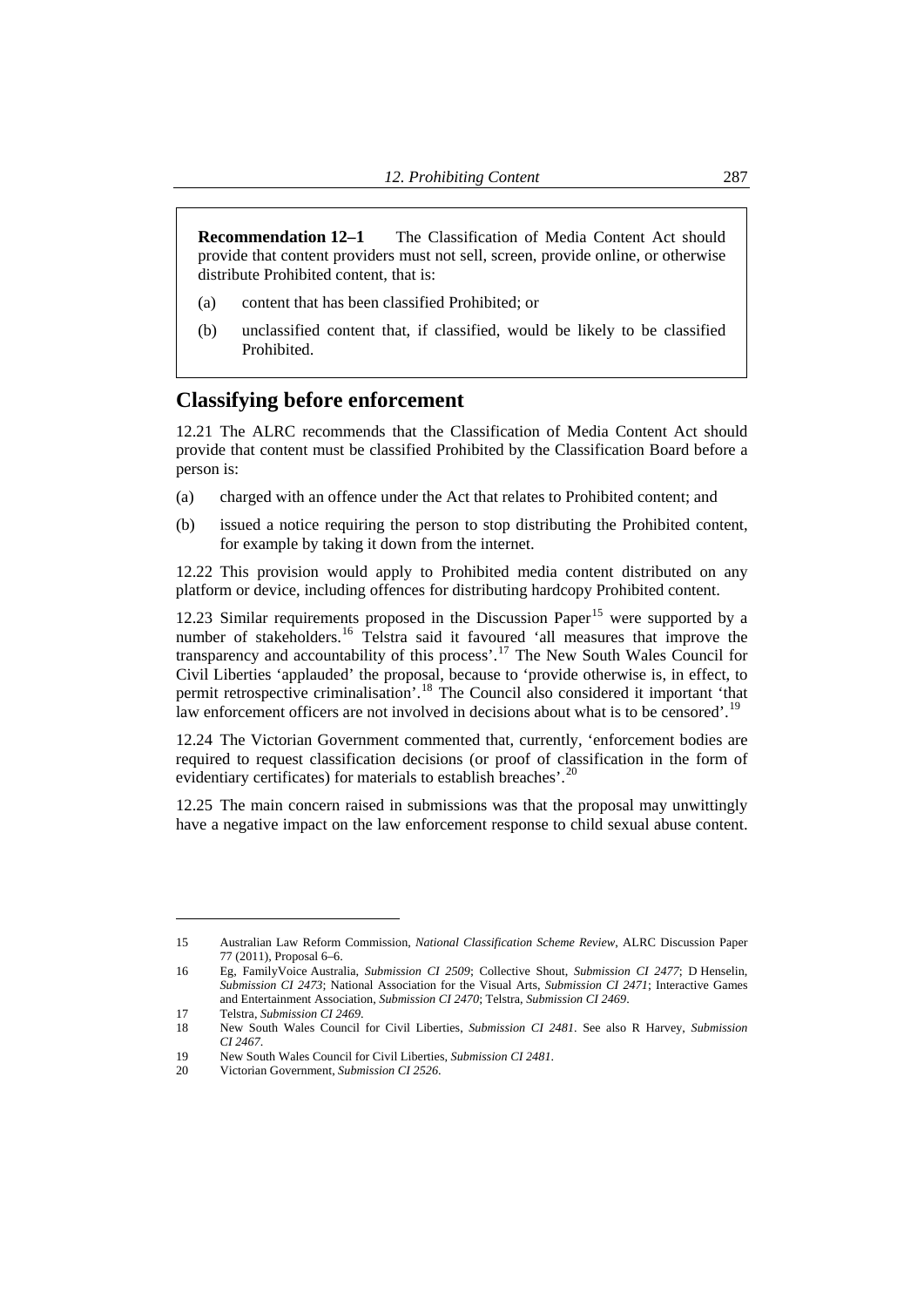Some submissions raised a concern that the proposal could hamper enforcement, if the Classification Board could not classify the content promptly.<sup>21</sup>

12.26 The Justice and International Mission Unit of the Uniting Church in Australia also submitted that the 'dynamic nature' of online content had to be factored into the process.<sup>[22](#page-5-0)</sup> This Unit of the Uniting Church was concerned that there may be 'a significant delay' in being able to deal with 'child sexual abuse material' if all RC content could only be classified by the Classification Board, as child sexual abuse images are now typically hosted for a matter of days.<sup>[23](#page-5-1)</sup> It submitted that if the Classification Board was not resourced to classify child sexual abuse content in under a day, then 'other regulatory bodies and their officers, such as the ACMA, should be permitted to classify child sexual abuse material'.<sup>[24](#page-5-2)</sup>

12.27 Civil Liberties Australia stated that, before content is added to any proposed list of content that must be filtered at the ISP-level,

there needs to be an additional step requiring Australian law enforcement to exhaust all steps to have the content destroyed by at least contacting the hosting company or local law enforcement in the event Australia is not the country of origin.<sup>2</sup>

12.28 The Hon Nick Goiran MLC submitted that it is 'important that in the interim period of applying for a classification that the Regulator have power to prevent further distribution of material which is likely to be classified RC'.<sup>[26](#page-5-4)</sup>

12.29 While the ACMA was of the view that classification by the Classification Board would be time-critical, it submitted that the proposal

could work, provided that the dynamic nature of such content is taken into account (for example by capturing a copy of the content and identifying its source as soon as possible) and that such classifications could be done quickly (ideally within two business days) and not involve too much by way of double handling by the regulator and Classification Board.<sup>[27](#page-5-5)</sup>

12.30 It was submitted that the Regulator or other law enforcement agency should be empowered to take certain action in the interim period.<sup>[28](#page-5-6)</sup> The ACMA stated that it was appropriate to have provision for 'interim take-down notices' to be issued by qualified staff for 'potential prohibited content' to avoid problems if there is delay in the Classification Board's classification.[29](#page-5-7)

<sup>21</sup> Uniting Church in Australia, *Submission CI 2504*; Australian Communications and Media Authority, *Submission CI 2489*.

<span id="page-5-1"></span><span id="page-5-0"></span><sup>22</sup> Uniting Church in Australia, *Submission CI 2504*. See also, Australian Communications and Media Authority, *Submission CI 2489*.

<sup>23</sup> Uniting Church in Australia, *Submission CI 2504*.

Ibid.

<span id="page-5-3"></span><span id="page-5-2"></span><sup>25</sup> Civil Liberties Australia, *Submission CI 2466*.

<span id="page-5-4"></span><sup>26</sup> N Goiran, *Submission CI 2482*.

<span id="page-5-5"></span><sup>27</sup> Australian Communications and Media Authority, *Submission CI 2489*.

<sup>28</sup> Ibid; N Goiran, *Submission CI 2482*.

<span id="page-5-7"></span><span id="page-5-6"></span><sup>29</sup> Australian Communications and Media Authority, *Submission CI 2489*.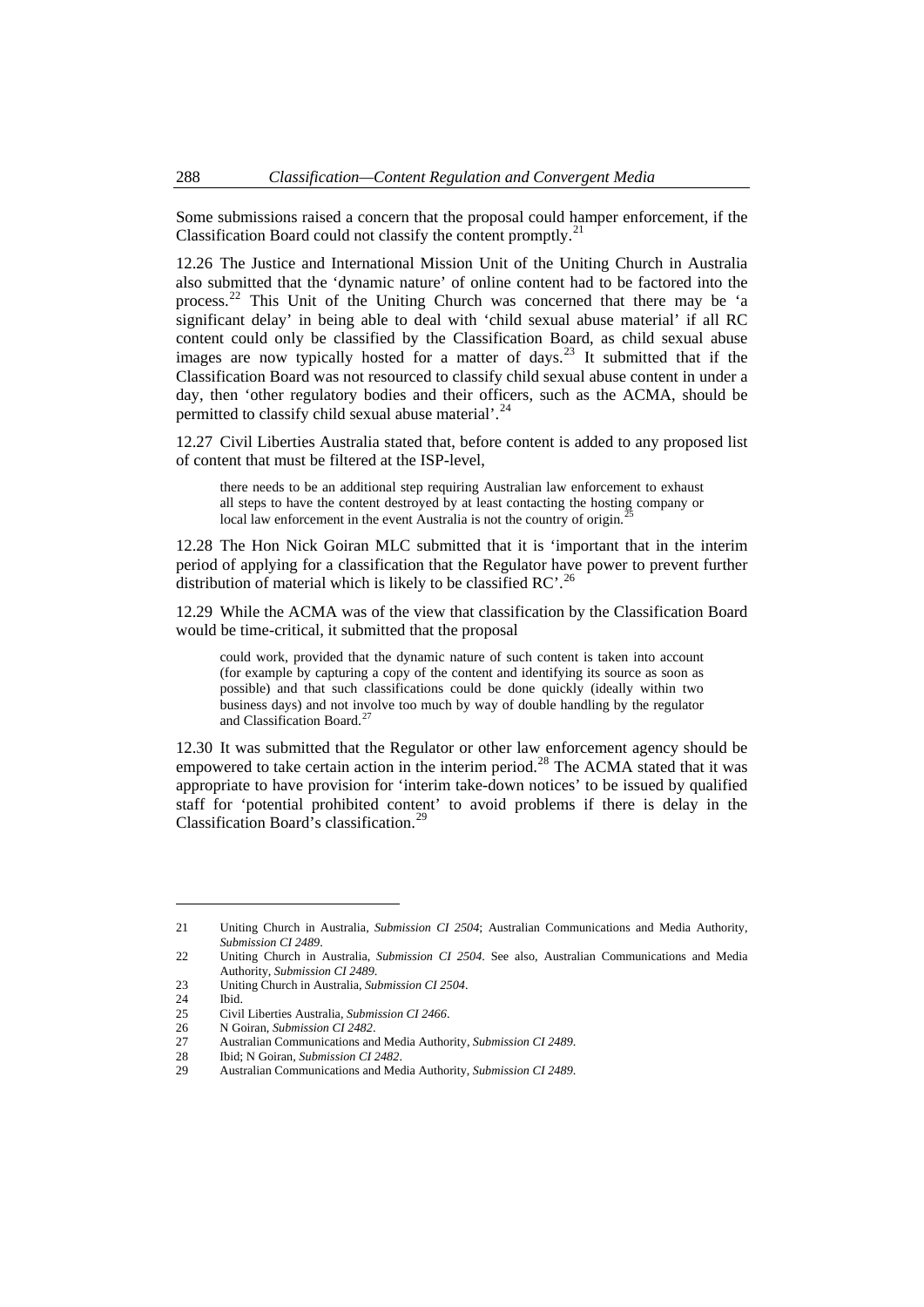<span id="page-6-0"></span>12.31 If the Australian Government were to implement a mandatory ISP-level filtering scheme, as has been proposed, then content should also generally be classified Prohibited before ISPs are required to block or filter it. The ALRC made a similar proposal in the Discussion Paper.<sup>[30](#page-6-1)</sup> Proposed accountability and transparency measures, outlined later in this chapter, also provide for the classification of some content before being added to the proposed list of content that must be filtered.

**Recommendation 12–2** The Classification of Media Content Act should provide that content must be classified Prohibited by the Classification Board before a person is:

- (a) charged with an offence under the Act that relates to Prohibited content; and
- (b) issued a notice requiring the person to stop distributing the Prohibited content, for example by taking it down from the internet.

**Recommendation 12–3** The Classification of Media Content Act should enable the Regulator to notify Australian or international law enforcement agencies or bodies about Prohibited content without having the content first classified by the Classification Board.

# **Prohibitions offline**

12.32 The balance of this chapter outlines the existing mechanisms for preventing the distribution of RC content—first 'offline' and then 'online'. The Classification of Media Content Act should provide for similar methods for preventing the distribution of Prohibited content. The methods of preventing distribution offline are less contested than the methods used to control online Prohibited content.

## **Distributing and broadcasting**

12.33 State and territory enforcement legislation proscribes certain dealings with RC content—such as selling, publicly exhibiting or possessing with an intention to sell. The ALRC recommends that the Classification of Media Content Act likewise prohibit the sale, distribution and exhibition of Prohibited content. The Classification of Media Content Act should, however, clarify that this also applies to online Prohibited content.

12.34 Similarly, the *Broadcasting Services Act* provides that the codes developed by television industry groups encompass such matters as 'preventing the broadcasting of programs that, in accordance with community standards, are not suitable to be broadcast'.[31](#page-6-2) As stated above, the ALRC recommends that the Classification of Media Content Act should provide that content providers must not screen Prohibited content (whether so classified or likely to be so classified).

<span id="page-6-1"></span><sup>30</sup> Australian Law Reform Commission, *National Classification Scheme Review*, ALRC Discussion Paper 77 (2011), Proposal 6–6.

<span id="page-6-2"></span><sup>31</sup> *Broadcasting Services Act 1992* (Cth) s 123(2)(a).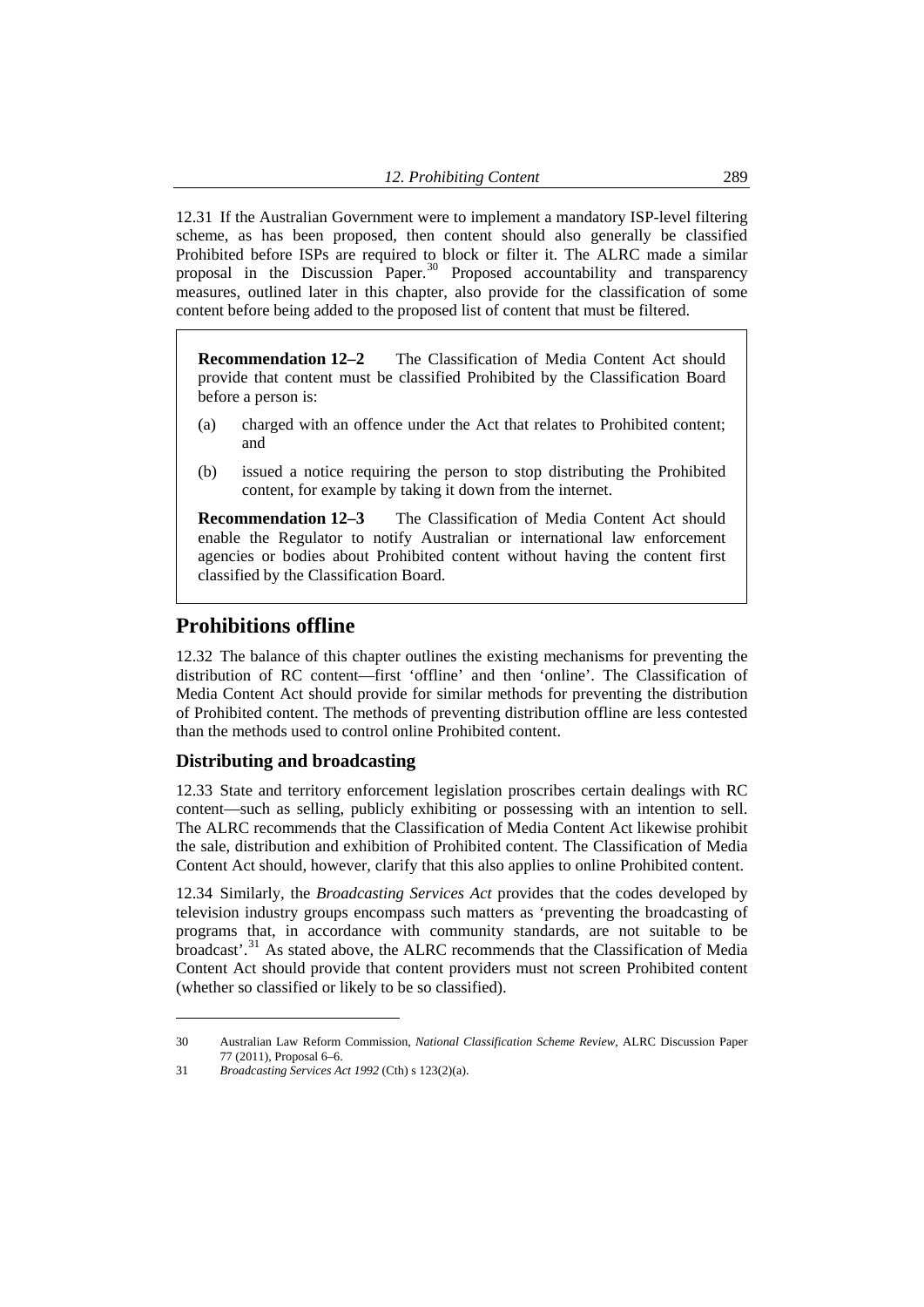<span id="page-7-0"></span>12.35 In Western Australia and prescribed areas of the Northern Territory, it is illegal to possess RC content.<sup>[32](#page-7-1)</sup> The ALRC makes no recommendation about the possession of Prohibited content.

### **Importing and exporting**

12.36 Customs regulations currently prohibit the importation and exportation of 'objectionable goods'.[33](#page-7-2) The Australian Customs and Border Protection Service (Customs) is empowered to identify and confiscate such objectionable goods at Australia's borders.

12.37 While the provisions relating to 'objectionable goods' do not explicitly refer to RC content, the Australian Government's intention was to align the scope of 'objectionable goods' with the RC category.[34](#page-7-3) Customs has advised that if the scope of the RC category were changed, 'equivalent amendments are required to the [import regulations] to ensure that the controls at the border are consistent with the domestic  $controls$ <sup>3</sup>

12.38 The ALRC agrees that if the Australian Government narrows the scope of the new Prohibited classification category, as is recommended in Chapter 11, then it should also review the scope of 'objectionable goods' under the import and export regulations.

# **Prohibitions online**

12.39 This section outlines the existing methods employed to address RC content online. The Classification of Media Content Act should provide for similar methods of stopping the distribution of Prohibited content.

12.40 The ACMA is required to investigate complaints made about online content defined as 'prohibited content' under the *Broadcasting Services Act*. As has been explained, the definition of 'prohibited content' in the *Broadcasting Services Act* captures a wider range of content than RC—although RC content is certainly captured.<sup>[36](#page-7-5)</sup> The ACMA may also choose to investigate a matter on its own initiative.<sup>[37](#page-7-6)</sup>

<span id="page-7-1"></span><sup>32</sup> *Classification (Publications, Films and Computer Games) Act 1995* (Cth) ss 102, 103; *Classification (Publications, Films and Computer Games) Enforcement Act 1996* (WA) ss 62, 81, 89. State and territory offences under the classification cooperative scheme more generally are discussed in Ch 16.

<span id="page-7-2"></span><sup>33</sup> *Customs (Prohibited Imports) Regulations 1956* (Cth) reg 4A; *Customs (Prohibited Exports) Regulations 1958* (Cth) reg 3.

<span id="page-7-3"></span><sup>34</sup> Explanatory Statement, Customs (Prohibited Imports) Amendment Regulations 2007 (No 5) (Cth), 1; Explanatory Statement, Customs (Prohibited Exports) Amendment Regulations 2007 (No 4) (Cth), 1; Explanatory Statement, Customs (Prohibited Exports) Regulations (Amendment) 1997 (Cth), 1; Explanatory Statement, Customs (Prohibited Imports) Regulations (Amendment) 1995 (Cth), 1.

<span id="page-7-4"></span><sup>35</sup> Australian Customs and Border Protection Service, *Submission to Senate Legal and Constitutional Affairs References Committee Inquiry into the Australian Film and Literature Classification Scheme*, 25 February 2011.

<span id="page-7-5"></span><sup>36</sup> *Broadcasting Services Act 1992* (Cth) sch 7 cls 20, 21.

<span id="page-7-6"></span><sup>37</sup> Ibid sch 5 cl 27; sch 7 cl 44.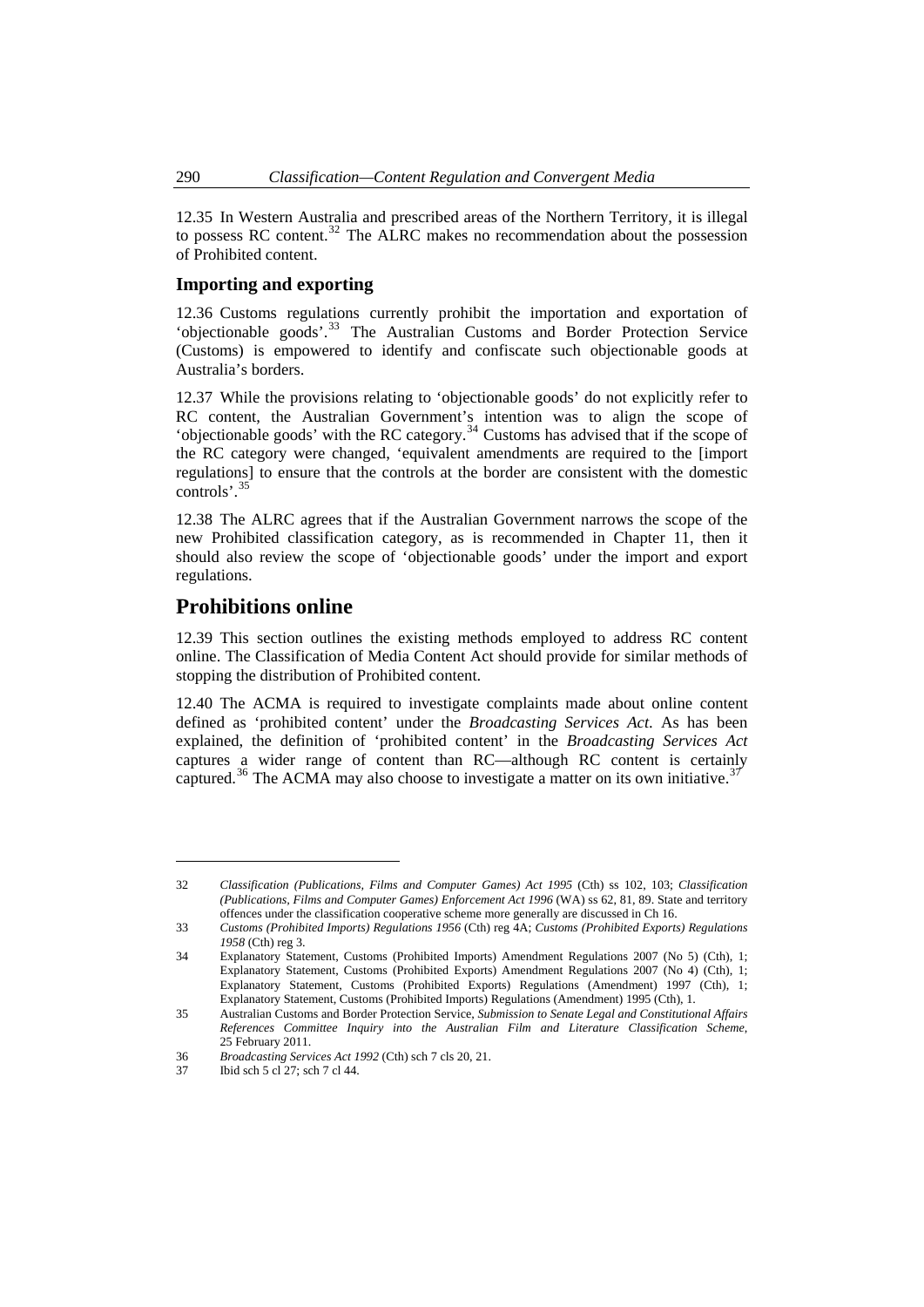<span id="page-8-0"></span>12.41 The ACMA's trained content assessors then investigate the complaint. The action that the ACMA must then take depends, among other things, on whether the content is hosted in Australia.

#### **Take-down notices**

12.42 Currently, if the ACMA assesses that content is substantially likely to be 'potential prohibited content' and the content is hosted by a 'hosting service',<sup>[38](#page-8-1)</sup> or provided by way of a 'live content service',  $39$  or by a 'links service',  $40$  with the appropriate Australian connection, then the ACMA must:

- issue an interim notice directing that certain steps be taken (broadly, that the content be taken down or removed); and
- apply to the Classification Board for classification of the content.<sup>[41](#page-8-4)</sup>

12.43 The content must generally be taken down by 6 pm the next business day.<sup>[42](#page-8-5)</sup> If the content is then classified RC, the ACMA issues a final take-down notice.<sup>[43](#page-8-6)</sup> The requirement to comply with these interim and final take-down notices constitute 'designated content/hosting service provider rules',[44](#page-8-7) so non-compliance may result in the commission of an offence<sup>[45](#page-8-8)</sup> or the contravention of a civil penalty provision.<sup>4</sup>

12.44 The notice and take-down scheme has significantly reduced the amount of child sexual abuse online content hosted in Australia.<sup>[47](#page-8-10)</sup> The ACMA reports that it has received '100% industry compliance' with its actions to remove such content.<sup>[48](#page-8-11)</sup>

12.45 However, as the Internet Industry Association (IIA) has explained, for 'both technical and legal reasons, take-down notices can only apply in relation to content hosted in Australia'.<sup>[49](#page-8-12)</sup>

#### **Notifying law enforcement agencies**

12.46 The ACMA has obligations in respect of 'sufficiently serious' online content, which has been the subject of complaint, regardless of whether the content is hosted in Australia or overseas. The ACMA considers the following online content 'sufficiently serious':

<sup>38</sup> Defined in Ibid sch 7 cl 4.

<span id="page-8-2"></span><span id="page-8-1"></span><sup>39</sup> Defined in Ibid sch 7 cl 2.<br> $\frac{40}{2}$  Defined in Ibid sch 7 cl 2. Defined in Ibid sch 7 cl 2.

<span id="page-8-3"></span><sup>41</sup> Ibid sch 7 cl 47(2), 56(2), cl 62(2).

<span id="page-8-6"></span><span id="page-8-5"></span><span id="page-8-4"></span>

<sup>42</sup> Ibid sch 7 cl 53(1), 60(1), 68(1).<br>43 Ibid sch 7 cl 47(1), 56(1), 62(1). Ibid sch 7 cl  $47(1)$ , 56(1), 62(1).

<sup>44</sup> Ibid sch 7 cl 53(6), 60(4), 68(6).

<span id="page-8-8"></span><span id="page-8-7"></span><sup>45</sup> Ibid sch 7 cl 106.

<sup>46</sup> Ibid sch 7 cl 107.<br>  $\frac{47}{47}$  W Wei Online

<span id="page-8-10"></span><span id="page-8-9"></span><sup>47</sup> W Wei, *Online Child Sexual Abuse Content: The Development of a Comprehensive, Transferable International Internet Notice and Takedown System* (2011), 81.

<span id="page-8-11"></span><sup>48</sup> Australian Communications and Media Authority, *The ACMA Hotline—Combating Online Child Sexual Abuse* <http://www.acma.gov.au/WEB/STANDARD/pc=PC\_90103> at 23 August 2011.

<span id="page-8-12"></span><sup>49</sup> Internet Industry Association, *Guide for Internet Users: Information about Online Content* (Updated 2011), 8.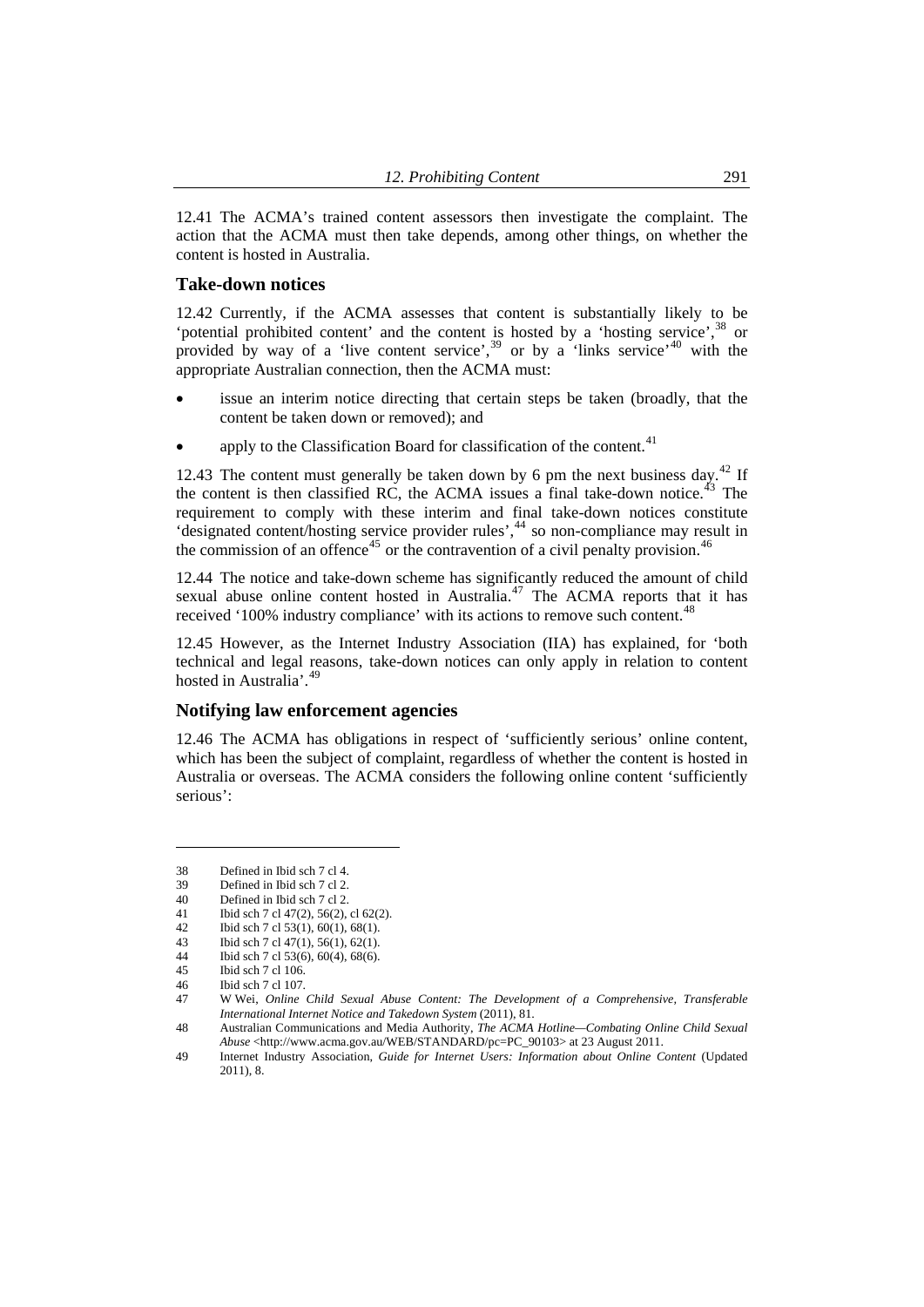- <span id="page-9-0"></span>• 'child abuse material';
- content that advocates the doing of a terrorist act; and
- content that promotes or incites crime or violence.<sup>[50](#page-9-1)</sup>

12.47 This content 'mirrors' some of the content currently within the scope of the RC classification category. Some of this content comes within the ambit of some offences in the *Criminal Code* (Cth), so may be broadly understood as 'illegal content'.

12.48 The ACMA is obliged to refer online content that it considers to be 'sufficiently serious' to a member of an Australian police force or, where there is an arrangement in place with the chief of an Australian police force that the ACMA may notify the content to another person or body, to that other person or body.<sup>[51](#page-9-2)</sup>

12.49 There is a Memorandum of Understanding in place between the ACMA and Commonwealth, state and territory police forces to ensure the swift reporting of such content<sup>[52](#page-9-3)</sup> and associated information sharing.<sup>[53](#page-9-4)</sup>

12.50 The ACMA has an arrangement with the Australian Federal Police (AFP) that online child abuse material that is hosted by a country which has membership with the International Association of Internet Hotlines (INHOPE) may be referred directly to INHOPE.[54](#page-9-5) If the relevant jurisdiction is not an INHOPE member, then the ACMA refers the content to enforcement agencies such as the  $AFP<sup>55</sup>$  $AFP<sup>55</sup>$  $AFP<sup>55</sup>$  who in turn will liaise with international law enforcement agencies such as INTERPOL.

12.51 The ACMA refers online content that advocates the doing of a terrorist act to the  $\mbox{A}\mbox{FP.}^{56}$  $\mbox{A}\mbox{FP.}^{56}$  $\mbox{A}\mbox{FP.}^{56}$ 

#### **Family friendly filters**

12.52 If the ACMA is satisfied that content hosted outside Australia is prohibited content or potential prohibited content, as defined in the *Broadcasting Services Act*, the ACMA must, among other things,

notify the content to internet service providers so that the internet service providers can deal with the content in accordance with procedures specified in an industry code or industry standard.<sup>[57](#page-9-8)</sup>

<span id="page-9-1"></span><sup>50</sup> Australian Communications and Media Authority, *Regulating Online Content: The ACMA's Role* (2011), 3.

<span id="page-9-2"></span><sup>51</sup> *Broadcasting Services Act 1992* (Cth) sch 5 cl 40(1)(a) (content hosted offshore); sch 7 cl 69(1) (Australian-hosted content).

<span id="page-9-3"></span><sup>52</sup> Australian Communications and Media Authority, *Regulating Online Content: The ACMA's Role*  $(2011), 3.$ 

<span id="page-9-4"></span><sup>53</sup> W Wei, *Online Child Sexual Abuse Content: The Development of a Comprehensive, Transferable International Internet Notice and Takedown System* (2011), 47.

<span id="page-9-5"></span><sup>54</sup> Australian Communications and Media Authority, *Working Together to Fight Online Child Abuse Material* <http://www.acma.gov.au/scripts/nc.dll?WEB/STANDARD/1001/pc=PC\_90166> at 11 September 2011.

<span id="page-9-6"></span><sup>55</sup> Australian Communications and Media Authority, *Regulating Online Content: The ACMA's Role*  $(2011), 3.$ 

<span id="page-9-7"></span><sup>56</sup> Ibid, 3.

<span id="page-9-8"></span><sup>57</sup> *Broadcasting Services Act 1992* (Cth) sch 5 cl 2(b).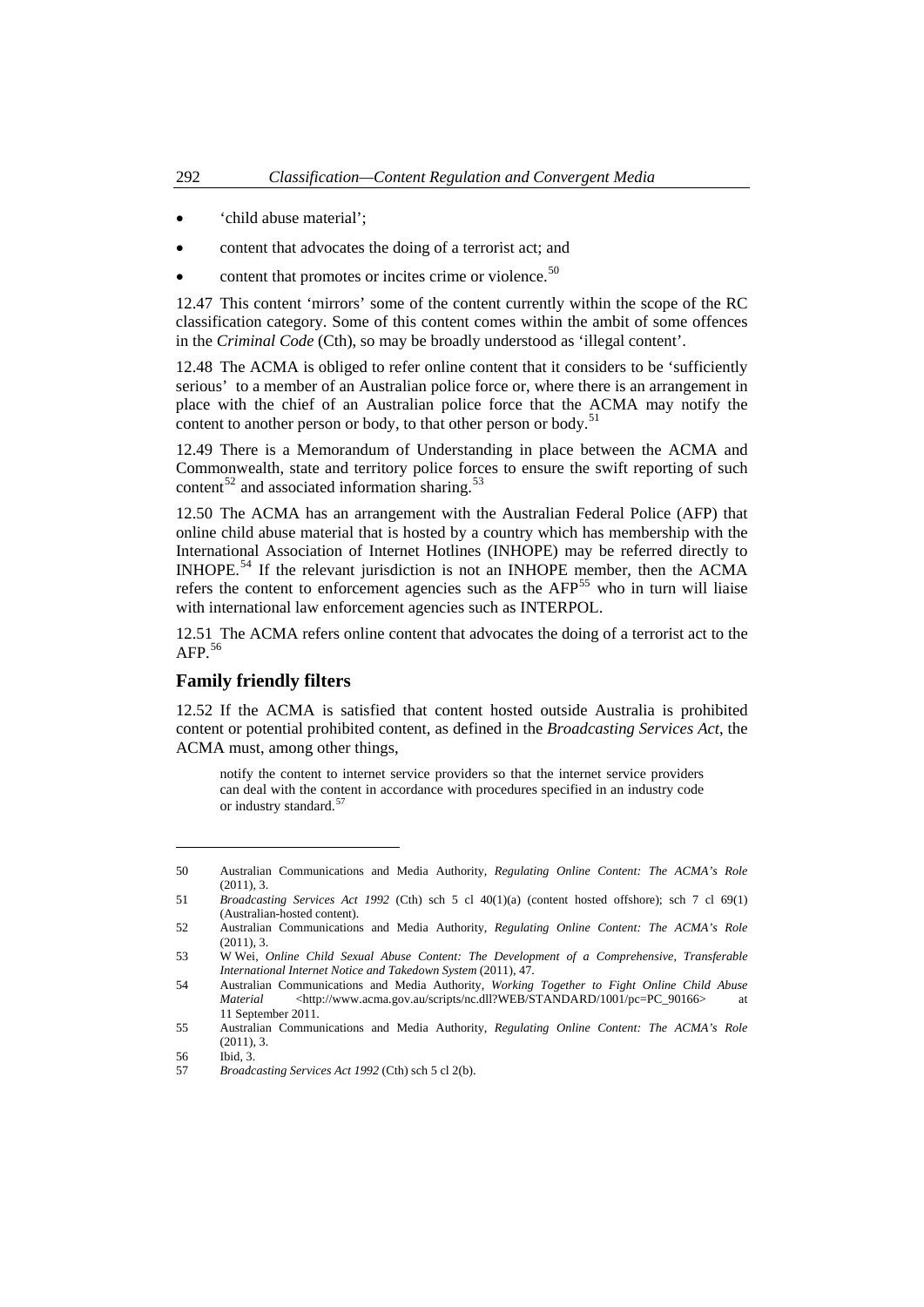<span id="page-10-0"></span>12.53 The ACMA notifies filter software makers or suppliers accredited by the IIA in accordance with the industry code in place under sch 5 of the *Broadcasting Services Act*. [58](#page-10-1) To be designated an 'IIA Family Friendly Filter', the IIA must be satisfied that the internet filtering product or service meets certain requirements.<sup>[59](#page-10-2)</sup>

12.54 The ACMA informs the filter software providers of the URLs that are to be excluded or 'blocked'. This list is known as the 'ACMA blacklist'.<sup>[60](#page-10-3)</sup> The makers or suppliers of the 'Family Friendly' filtering products or services have agreed to give effect to the ACMA's notifications by updating their products or services. The ACMA regularly reviews the URLs on its blacklist, and provides filter providers with revised lists.

12.55 Australian-based ISPs then make these 'Family Friendly' filters available to their customers free of charge or on a cost recovery basis.<sup>[61](#page-10-4)</sup> Australian internet users have a choice as to whether or not they opt to use these filters.<sup>[62](#page-10-5)</sup> If an Australian internet user has opted to use one of these filters, the blocking then occurs at the user's end—namely on the user's computer—rather than at a network level.

12.56 Schedules 5 and 7 of the *Broadcasting Services Act* are silent about whether the ACMA may also notify 'Family Friendly' filter software makers and providers of URLs which have been determined to contain child sexual abuse content by overseas organisations such as the Internet Watch Foundation, INTERPOL, and the National Center for Missing and Exploited Children—that is, online content that may not have been the subject of complaint under the *Broadcasting Services Act* framework. These overseas organisations, and the criteria used to determine whether content should be included on their lists, are discussed in a later section of this chapter.

#### **ISP-level filtering**

12.57 The Australian Government has proposed a scheme for mandatory filtering of certain online content by ISPs. Voluntary filtering is also being undertaken by some Australian ISPs. A number of stakeholders commented on ISP-level filtering.

#### *Mandatory filtering*

12.58 In December 2009, the Australian Government announced that it planned to introduce legislative amendments to the *Broadcasting Services Act* to require all ISPs in Australia to filter or 'block' RC content hosted on overseas servers. The 'RC Content List' is to comprise:

<sup>58</sup> Ibid, sch 5 cl 40.

<span id="page-10-2"></span><span id="page-10-1"></span><sup>59</sup> Internet Industry Association, *Internet Industry Codes of Practice: Codes for Industry Co-regulation in Areas of Internet and Mobile Content* (2005), 23.

<span id="page-10-3"></span><sup>60</sup> Department of Broadband, Communications and the Digital Economy, *Mandatory Internet Service Provider (ISP) Filtering: Measures to Increase Accountability and Transparency for Refused Classification Material–Consultation Paper* (2009), 3.

<span id="page-10-4"></span><sup>61</sup> Internet Industry Association, *Internet Industry Codes of Practice: Codes for Industry Co-regulation in Areas of Internet and Mobile Content* (2005), 21.

<span id="page-10-5"></span><sup>62</sup> Internet Industry Association, *Guide for Internet Users: Information about Online Content* (Updated 2011), 4.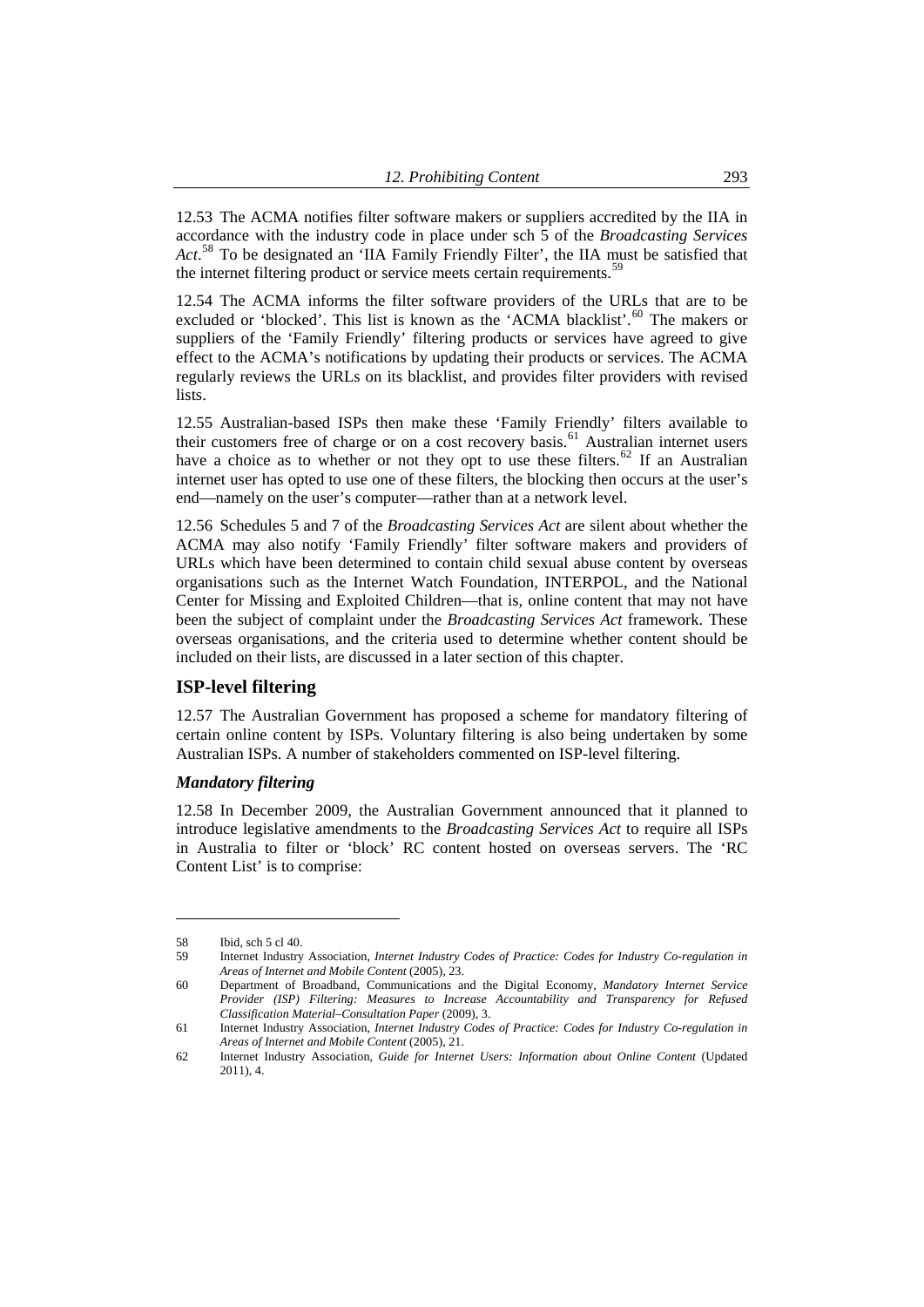- overseas-hosted online content which has been subject to complaint to the ACMA and which is being classified, or has been classified as RC, by the Classification Board using the classification scheme criteria; and
- international lists of overseas-hosted child sexual abuse material from 'highlyreputable' overseas agencies—following the ACMA's detailed 'assessment of the rigour and accountability of classification processes used by these agencies'.[63](#page-11-0)

12.59 The scheme is intended to help reduce the risk of inadvertent exposure to RC content, particularly by children, and reduce the current inconsistency between the treatment of RC content that is hosted in Australia (which is subject to the notice and take-down scheme) and that hosted overseas.<sup>[64](#page-11-1)</sup>

12.60 The Government announced nine measures to increase accountability and transparency in relation to the scheme. $65$  These include measures to ensure some content must be classified by the Classification Board before the content is added to the 'RC Content List', and that aggrieved persons may seek review of these decisions.<sup>[66](#page-11-3)</sup> It was also proposed that the ACMA would regularly publish an up-to-date, high-level breakdown of the list by category, and that an independent expert would undertake an annual review of the processes.<sup>[67](#page-11-4)</sup>

12.61 An exemption is being considered for popular overseas sites with high traffic, such as YouTube, if the owners of the sites implement their own systems either to take down RC content or to block Australian access.<sup>[68](#page-11-5)</sup>

12.62 A number of stakeholders expressed views on mandatory ISP-level filtering, with some supporting the policy,<sup>[69](#page-11-6)</sup> and others expressing opposition.<sup>[70](#page-11-7)</sup> Supporting mandatory filtering, the Communications Law Centre submitted that:

A list of all material that has been refused classification should be published, with broad category descriptors explaining why the media content has been refused

<span id="page-11-0"></span><sup>63</sup> S Conroy (Minister for Broadband, Communications and the Digital Economy), 'Measures to Improve Safety of the Internet for Families' (Press Release, 15 December 2009).

<span id="page-11-1"></span><sup>64</sup> Department of Broadband, Communications and the Digital Economy, *ISP Filtering—Frequently Asked Questions*

<sup>&</sup>lt;www.dbcde.gov.au/funding\_and\_programs/cybersafety\_plan/internet\_service\_provider\_isp\_filtering/isp \_filtering\_live\_pilot/isp\_filtering\_-\_frequently\_asked\_questions> at 16 February 2012.

<span id="page-11-2"></span><sup>65</sup> Department of Broadband, Communications and the Digital Economy, *Outcome of Public Consultation on Measures to Increase Accountability and Transparency for Refused Classification Material* (2010).

<span id="page-11-3"></span><sup>66</sup> Ibid, Measures 1 and 5.

<sup>67</sup> Ibid, Measures 4 and 7.

<span id="page-11-5"></span><span id="page-11-4"></span><sup>68</sup> Department of Broadband, Communications and the Digital Economy, *ISP Filtering—Frequently Asked Questions*

<sup>&</sup>lt;www.dbcde.gov.au/funding\_and\_programs/cybersafety\_plan/internet\_service\_provider\_isp\_filtering/isp \_filtering\_live\_pilot/isp\_filtering\_-\_frequently\_asked\_questions> at 16 February 2012.

<span id="page-11-6"></span><sup>69</sup> Eg, FamilyVoice Australia, *Submission CI 2509*; Australian Christian Lobby, *Submission CI 2500*; Communications Law Centre, *Submission CI 2484*; Bravehearts Inc, *Submission CI 1175*.

<span id="page-11-7"></span><sup>70</sup> A Hightower, *Submission CI 2511*; I Graham, *Submission CI 2507*; Confidential, *Submission CI 2503*; Confidential, *Submission CI 2496*; Arts Law Centre of Australia, *Submission CI 2490*; National Association for the Visual Arts, *Submission CI 2471*; R Harvey, *Submission CI 2467*; D Mitchell, *Submission CI 2461*.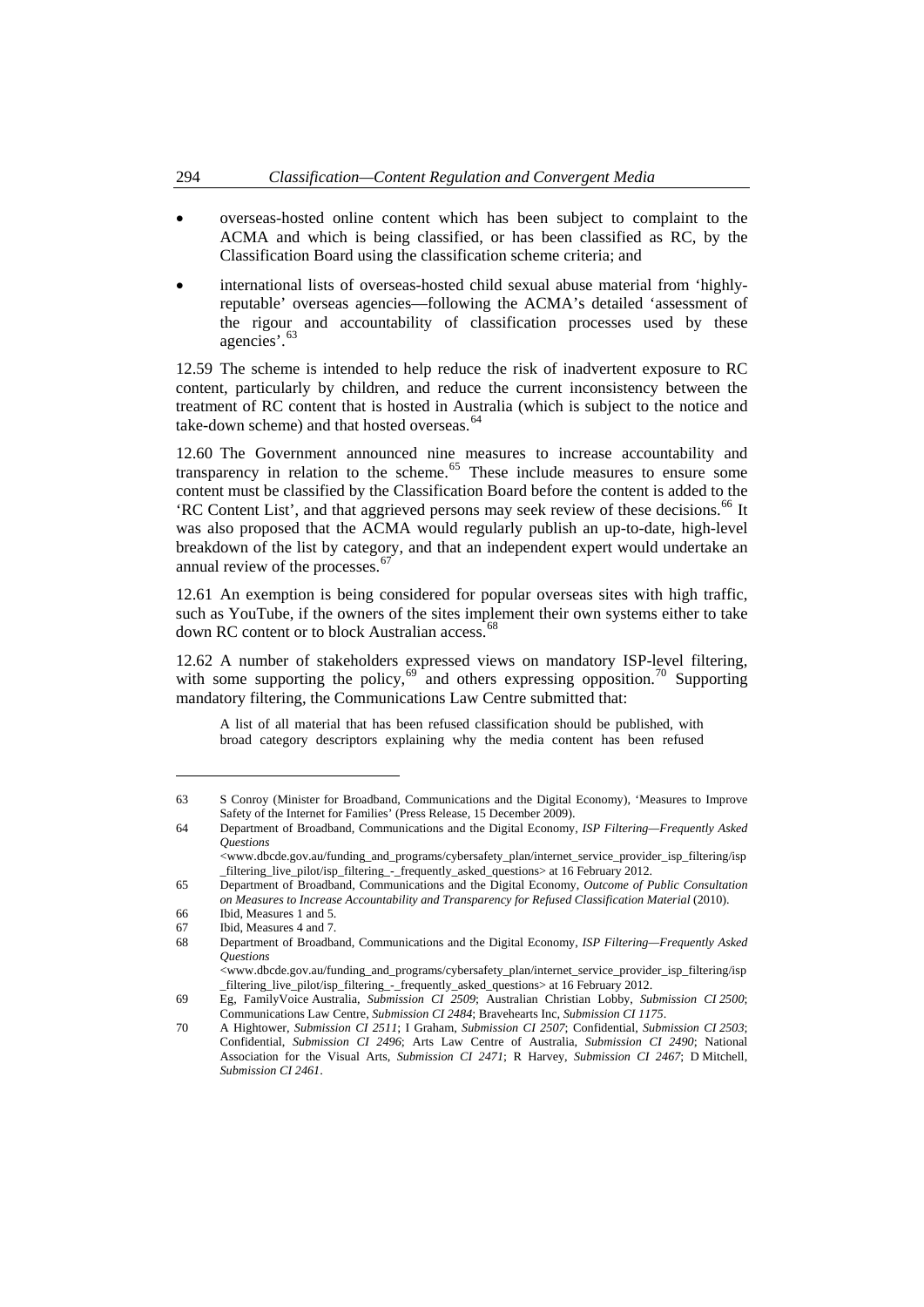classification (eg 'sexual violence'). Such media content should be compulsorily filtered at the ISP level. $71$ 

12.63 The Australian Christian Lobby likewise said that, 'despite the limitations and challenges of ISP filtering, there are a range of studies demonstrating that it would be an effective way of filtering Refused Classification material'.<sup>[72](#page-12-1)</sup>

12.64 Among the reasons that were given for opposing mandatory ISP-level filtering were concerns about:

- there being very little child sexual abuse content on the web, because this content is more prevalent in peer-to-peer file sharing and virtual private networks, which will not be filtered;<sup>[73](#page-12-2)</sup>
- the filter not being effective because it can be by-passed:  $74$
- the potential cost of the scheme given these limitations;<sup>[75](#page-12-4)</sup>
- the filter may be giving a false sense of protection to households;<sup>[76](#page-12-5)</sup>
- the filter being counterproductive in terms of finding and prosecuting those distributing and/or accessing child sexual abuse content;
- a government list of websites to be filtered being secret,<sup>[78](#page-12-7)</sup> open to abuse<sup>79</sup> (including 'scope creep'—more categories of content being added over time), and infringing freedom of speech: $80$  and
- the potential for over-blocking (that is, content being filtered that should not be filtered, such as creative/artistic works and information).  $81$

#### *Identifying content to be blocked*

 $\overline{a}$ 

12.65 If ISPs were required mandatorily to filter all Prohibited or RC content, it is likely that certain content would have to be prioritised—and perhaps only a subcategory of Prohibited content would in fact be filtered. For example, the ACMA has recently reported that, of the 1,957 items of prohibited or potentially prohibited

<span id="page-12-0"></span><sup>71</sup> Communications Law Centre, *Submission CI 2484*.

<span id="page-12-1"></span><sup>72</sup> Australian Christian Lobby, *Submission CI 2500*.

<span id="page-12-2"></span><sup>73</sup> Eg, L Mancell, *Submission CI 2492*; R Harvey, *Submission CI 2467*; Civil Liberties Australia, *Submission CI 2466*; D Mitchell, *Submission CI 2461*.

<span id="page-12-3"></span><sup>74</sup> Eg, Confidential, *Submission CI 2503*; A Ameri, *Submission CI 2491*; Civil Liberties Australia, *Submission CI 2466*; J Denham, *Submission CI 2464*; Electronic Frontier Foundation, *Submission CI 1174*.

<span id="page-12-4"></span><sup>75</sup> Eg, A Ameri, *Submission CI 2491*; D Mitchell, *Submission CI 2461*; Electronic Frontier Foundation, *Submission CI 1174*.

<span id="page-12-6"></span><span id="page-12-5"></span><sup>76</sup> Eg, L Mancell, *Submission CI 2492*; K Weatherall, *Submission CI 2155*.

<sup>77</sup> Eg, Confidential, *Submission CI 2503*.

<span id="page-12-7"></span><sup>78</sup> Eg, A Hightower, *Submission CI 2511*; I Graham, *Submission CI 2507*.

<span id="page-12-8"></span><sup>79</sup> Eg, Confidential, *Submission CI 2503*; Confidential, *Submission CI 2496*; R Harvey, *Submission CI 2467*; Civil Liberties Australia, *Submission CI 2466*; J Denham, *Submission CI 2464*.

<span id="page-12-10"></span><span id="page-12-9"></span><sup>80</sup> Eg, Lin, *Submission CI 2476*; Electronic Frontier Foundation, *Submission CI 1174*.

<sup>81</sup> Eg, Arts Law Centre of Australia, *Submission CI 2490*; National Association for the Visual Arts, *Submission CI 2471*; K Weatherall, *Submission CI 2155*.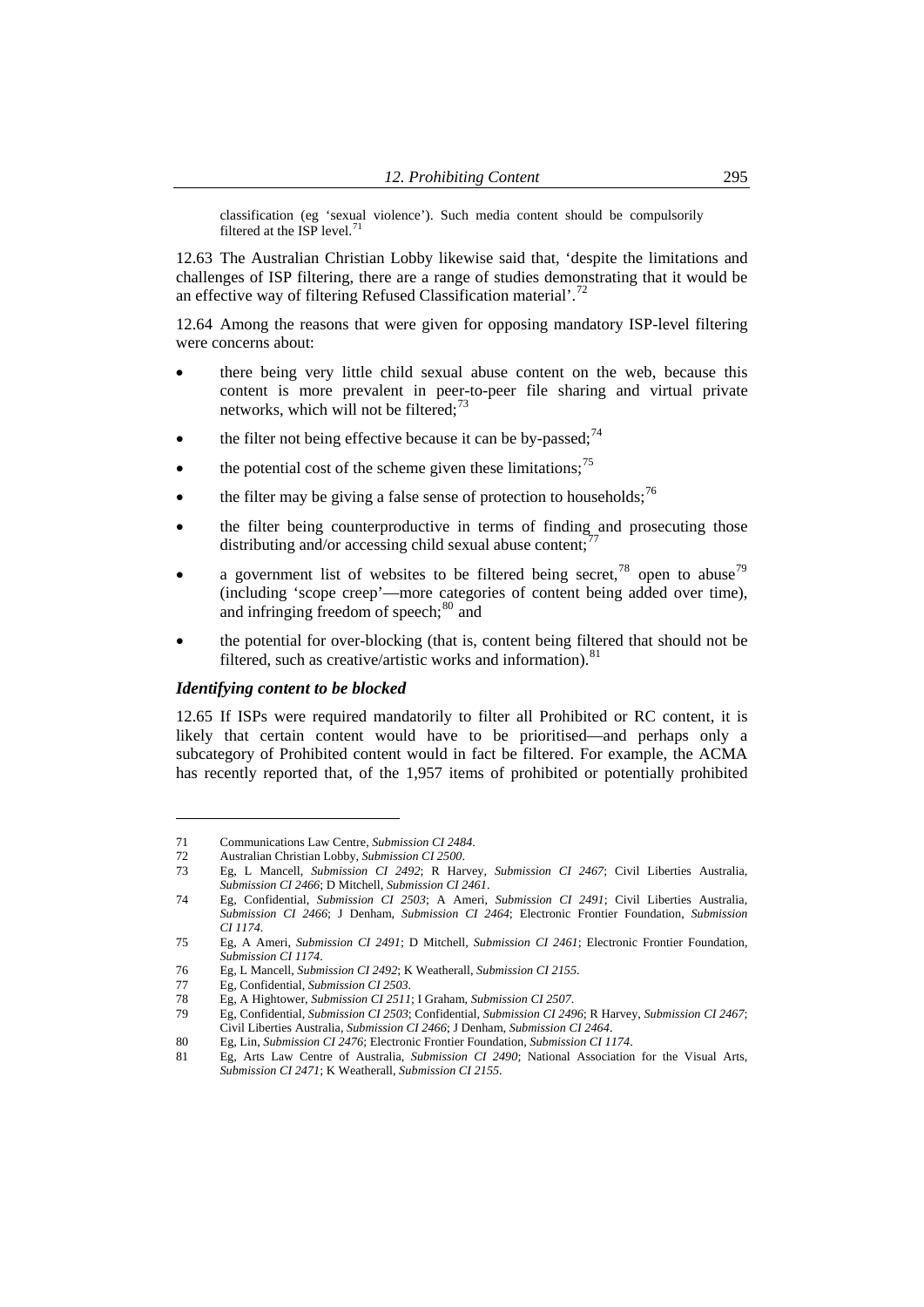content it identified in 2010–11, 1,054 items were determined to be offensive depictions of children, whereas only 68 items depicting a sexual fetish were determined to be RC content.<sup>82</sup>

12.66 In the Discussion Paper, the ALRC proposed that the Classification of Media Content Act should provide that, if content is classified RC, the classification decision should state whether the content comprises real depictions of actual child sexual abuse or actual sexual violence. This content, the ALRC stated, could then be added to any blacklist of content that must be filtered at the ISP level, should such a policy be implemented.<sup>8</sup>

12.67 Some submissions supported the proposal.<sup>[84](#page-13-1)</sup> For example, Telstra stated that it would be a 'feasible and practical' approach to implement and could 'usefully form one element of a multi-faceted approach to this issue'.<sup>[85](#page-13-2)</sup> However, others expressed concern that this would narrow the scope of what must be filtered. The Australian Council on Children and the Media, for example, said that 'any material that is judged to be RC should be on the blacklist', and particularly noted material 'that incites or instructs in matters of crime or violence (especially terrorism)'.<sup>[86](#page-13-3)</sup> Similarly, Collective Shout submitted that the RC classification should be broadened to include 'any depiction of actual sex' and material that 'promotes, encourages or instructs in methods of suicide'.[87](#page-13-4)

12.68 In contrast, Civil Liberties Australia, stated that:

If the ALRC were prepared to suggest that the only content that could not be contained in the other classification categories is real depictions of actual child sexual abuse or actual sexual violence, then that would be a very strong step forward.<sup>[88](#page-13-5)</sup>

12.69 Some submissions queried the distinction between 'actual' abuse and simulations of abuse. For example, Amy Hightower argued that, while the definition of 'child pornography material' in the *Criminal Code* (Cth)

clearly captures abhorrent 'real' child sexual abuse material as intended, it also captures material which does not actually involve children at all, including cartoons, textual works or material where all involved parties are demonstrably over the age of eighteen. There is no legal distinction drawn between 'real' and 'fictional' abuse; to draw such a distinction would presumably require altering the *Criminal Code*. [89](#page-13-6)

<sup>82</sup> Australian Communications and Media Authority, *Annual Report 2010–11* (2011), 112–113.

<span id="page-13-0"></span><sup>83</sup> Australian Law Reform Commission, *National Classification Scheme Review*, ALRC Discussion Paper 77 (2011), Proposal 10–1.

<span id="page-13-1"></span><sup>84</sup> Eg, Uniting Church in Australia, *Submission CI 2504*; Arts Law Centre of Australia, *Submission CI 2490*; Telstra, *Submission CI 2469*.

<span id="page-13-2"></span><sup>85</sup> Telstra, *Submission CI 2469*.

<span id="page-13-3"></span><sup>86</sup> Australian Council on Children and the Media, *Submission CI 2495*.

<span id="page-13-4"></span><sup>87</sup> Collective Shout, *Submission CI 2477*.

<span id="page-13-5"></span><sup>88</sup> Civil Liberties Australia, *Submission CI 2466*.

<span id="page-13-6"></span><sup>89</sup> A Hightower, *Submission CI 2511*.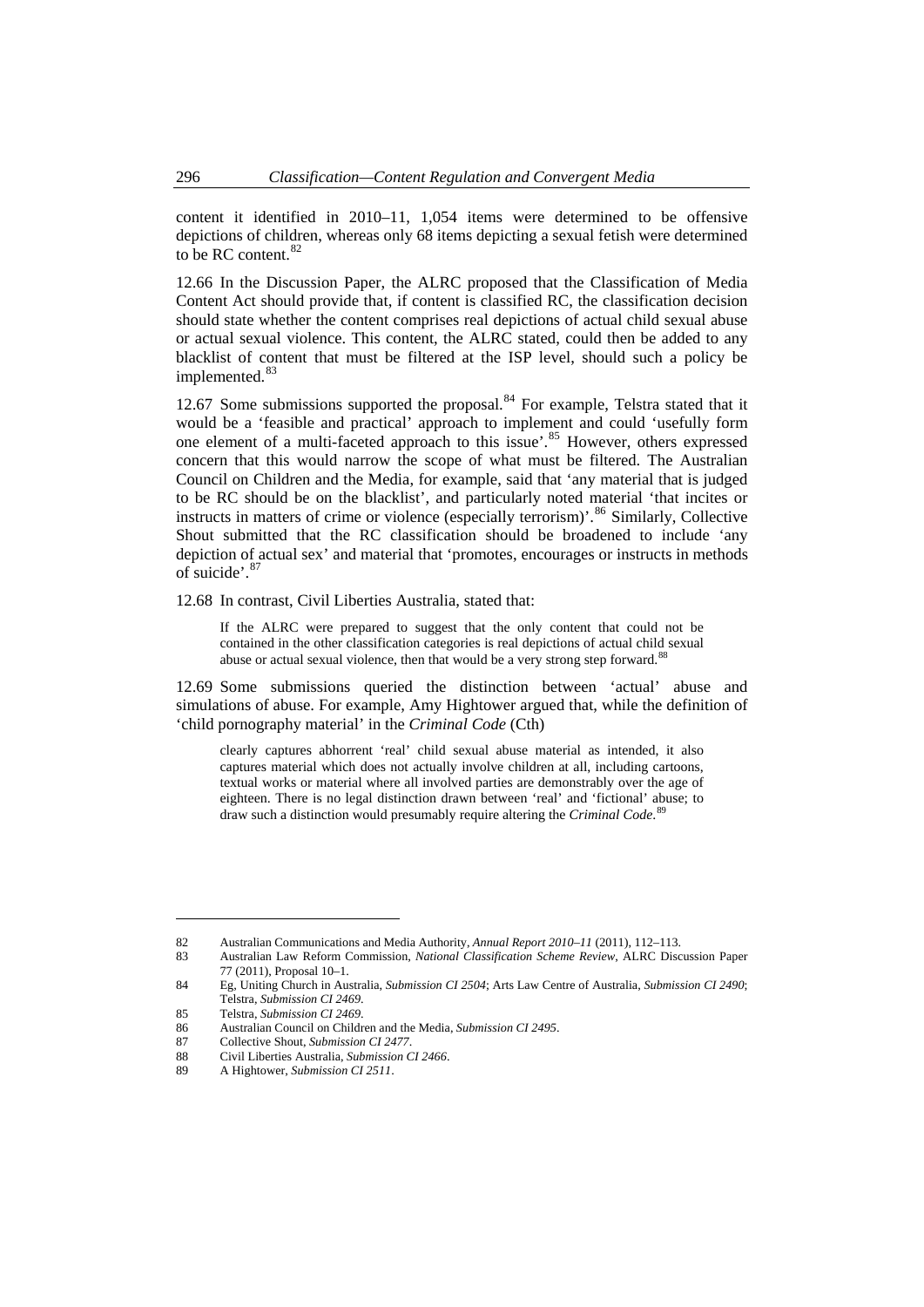12.70 The Justice and International Mission Unit of the Uniting Church submitted that it would like the proposal to be broadened to include simulated depictions of actual child sexual abuse.<sup>[90](#page-14-0)</sup> Others also called for a clear definition of 'actual sexual violence'.<sup>[91](#page-14-1)</sup>

12.71 Given the volume of Prohibited content on the internet, if ISPs were required mandatorily to filter Prohibited content, the Regulator may recommend that particular subcategories of Prohibited content will be prioritised. The selection of such subcategories should be carefully assessed. The ALRC notes in particular the community concerns about actual child sexual abuse and non-consensual sexual violence. In defining such a subcategory, the Regulator might also have regard to the types of content that are now the focus of international efforts to curb the distribution of child abuse material. The subcategory of 'sufficiently serious content', discussed above, might also be useful for this purpose.

#### *Voluntary filtering*

 $\overline{a}$ 

12.72 In early July 2010, the Australian Government announced that some Australian ISPs have agreed voluntarily to block, at the ISP level, a list of child abuse URLs.  $92$ The IIA then announced that it would develop a voluntary industry code for ISPs to block 'child pornography' websites.<sup>[93](#page-14-3)</sup> On 27 June 2011, the IIA released the framework that would underpin its voluntary code.<sup>[94](#page-14-4)</sup> A key feature of the voluntary scheme is that it uses INTERPOL's list rather than a list maintained by the ACMA, or any other organisation. The criteria for inclusion in the INTERPOL list are stricter than the definition of child pornography material under Australian criminal legislation.<sup>[95](#page-14-5)</sup>

12.73 To join the IIA's voluntary code of practice, an ISP expresses interest in participation to the AFP and indicates that they have, or are preparing, their technical infrastructure to implement blocking of the list. The AFP then issues a 'request' to that ISP pursuant to s 313 of the *Telecommunications Act 1997* (Cth). This statutory provision outlines the obligations of 'carriers' and 'carriage service providers' to do their best to prevent relevant telecommunications networks and facilities from being used in, or in relation to, the commission of Commonwealth, state or territory offences and to give officers and authorities of the Commonwealth and of the states and territories such help as is reasonably necessary for the purpose of enforcing the criminal law, amongst other things. Section 313(5) of the *Telecommunications Act* provides complying ISPs with a 'safe harbour' or 'immunity' from civil litigation for

<span id="page-14-0"></span><sup>90</sup> Uniting Church in Australia, *Submission CI 2504*.

<sup>91</sup> A Hightower, *Submission CI 2511*; L Bennett Moses, *Submission CI 2468*.

<span id="page-14-2"></span><span id="page-14-1"></span><sup>92</sup> S Conroy (Minister for Broadband Communications and the Digital Economy), 'Outcome of Consultations on Transparency and Accountability for ISP Filtering of RC Content' (Press Release, 9 July 2010).

<span id="page-14-3"></span><sup>93</sup> Internet Industry Association, 'IIA to Develop New ISP Code to Tackle Child Pornography' (Press Release, 12 July 2010).

<span id="page-14-4"></span><sup>94</sup> Internet Industry Association, 'Internet Industry Moves on Blocking Child Pornography' (Press Release, 27 June 2011).

<span id="page-14-5"></span><sup>95</sup> *Debates*, Senate Standing Committee on Legal and Constitutional Affairs—Parliament of Australia, 2 November 2011, (Australian Federal Police answer to Question 25 on notice).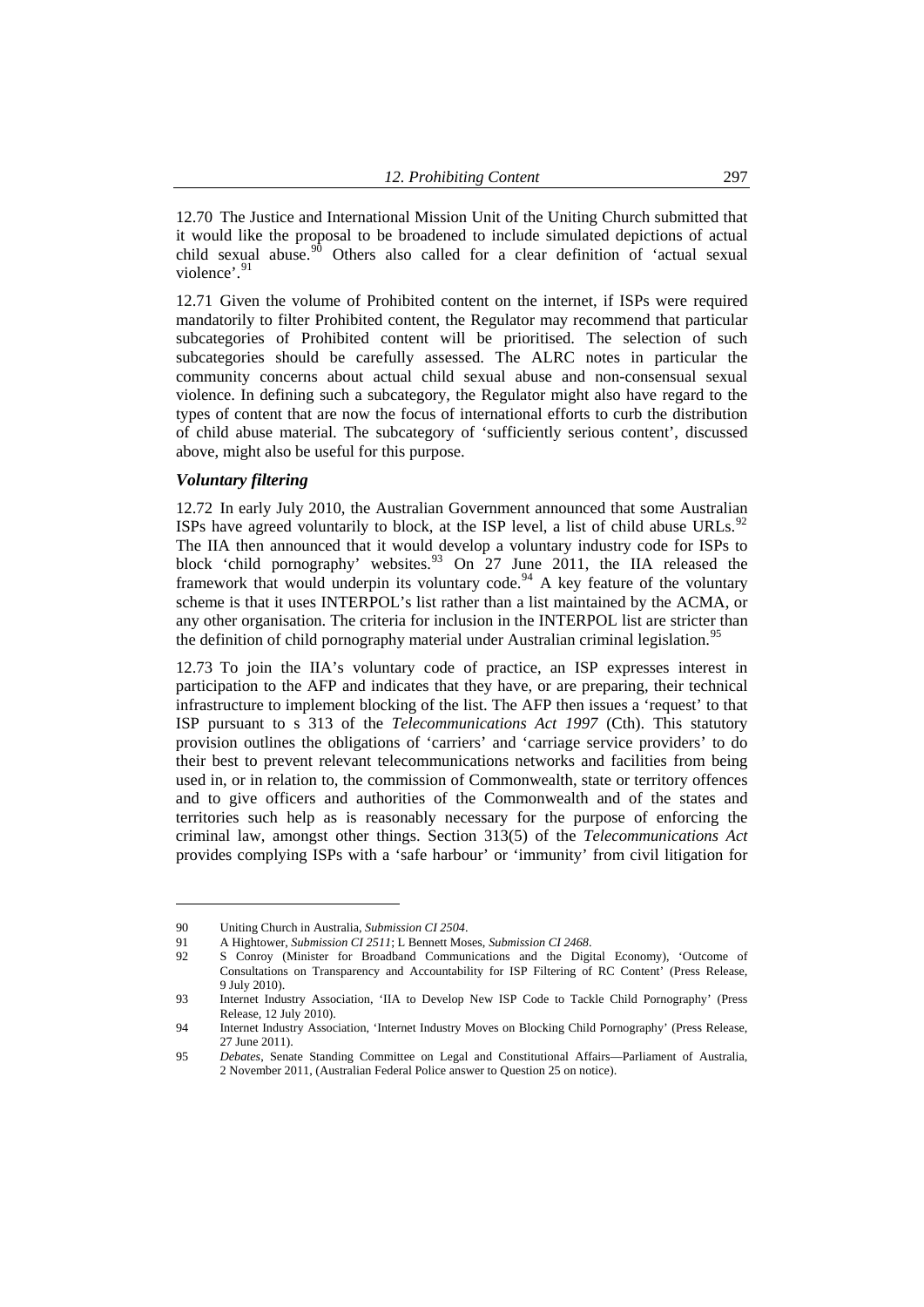<span id="page-15-0"></span>any 'act done or omitted in good faith' in performance of the duty that had been imposed on.

12.74 As of November 2011, the AFP had issued five s 313 requests to Australian  $ISPs<sup>96</sup>$  $ISPs<sup>96</sup>$  $ISPs<sup>96</sup>$  which suggests that there are five Australian ISPs which are voluntarily filtering the INTERPOL blocklist at the ISP-level. There is no requirement for the ISPs to report their statistics, but for the period 1 July–15 October 2011, Telstra reported that there had been in excess of  $84,000$  redirections via its network.<sup>[97](#page-15-2)</sup>

### **International cooperation**

12.75 Alongside efforts to identify effective filtering strategies in Australia, there are international schemes which are working towards limiting the distribution of child sexual abuse content on the internet. There are four international schemes with this objective. International cooperation is vital to efforts to stop the distribution of child abuse material.

### *Internet Watch Foundation*

12.76 The Internet Watch Foundation (IWF) is the national 'notice and take-down' body within the United Kingdom.<sup>[98](#page-15-3)</sup> It operates an international blocklist of URLs which depict images of 'actual sexual abuse' or advertisements for and links to such content.<sup>[99](#page-15-4)</sup> The URLs are assessed by the IWF Board in accordance with the UK Sentencing Guidelines Council criteria. Only those images assessed to be at a level 1 and above according to the criteria are considered for inclusion on the URL list, with level 1 being for images depicting persons below the age of 18 in erotic poses with no sexual activity.<sup>[100](#page-15-5)</sup> The list contains approximately 500 URLs at any one time, is updated twice a day to ensure the entries are live, and is periodically audited by independent experts.<sup>[101](#page-15-6)</sup> The list is designed to block specific URLs only, rather than whole domains.<sup>[102](#page-15-7)</sup> The IWF also operates an appeals process by which any party with a legitimate association with the content, a victim, hosting company, publisher or internet consumer can appeal the placement of a particular URL on the list.<sup>[103](#page-15-8)</sup>

#### *INTERPOL*

12.77 The international police organisation, INTERPOL, of which Australia is a member, also compiles a 'worst-of' list of domains distributing child sexual abuse

<span id="page-15-1"></span><sup>96</sup> Ibid.

<span id="page-15-2"></span><sup>97</sup> *Debates*, Senate Standing Committee on Legal and Constitutional Affairs Legislation Committee, 18 October 2011, 94 (N Gaughan).

<span id="page-15-3"></span><sup>98</sup> Internet Watch Foundation, *IWF Facilitation of the Blocking Initiative* <www.iwf.org.uk/services /blocking> at 16 February 2012.

<sup>99</sup> Ibid.

<span id="page-15-5"></span><span id="page-15-4"></span><sup>100</sup> Internet Watch Foundation, *Assessment Levels* <www.iwf.org.uk/hotline/assessment-levels> at 16 February 2012.

<span id="page-15-6"></span><sup>101</sup> Internet Watch Foundation, *IWF Facilitation of the Blocking Initiative* <www.iwf.org.uk/services/ blocking> at 16 February 2012.

<span id="page-15-7"></span><sup>102</sup> Ibid.

<span id="page-15-8"></span><sup>103</sup> Internet Watch Foundation, *Content Assessment Appeal Process* <www.iwf.org.uk/accountability/ complaints/content-assessment-appeal-process> at 16 February 2012.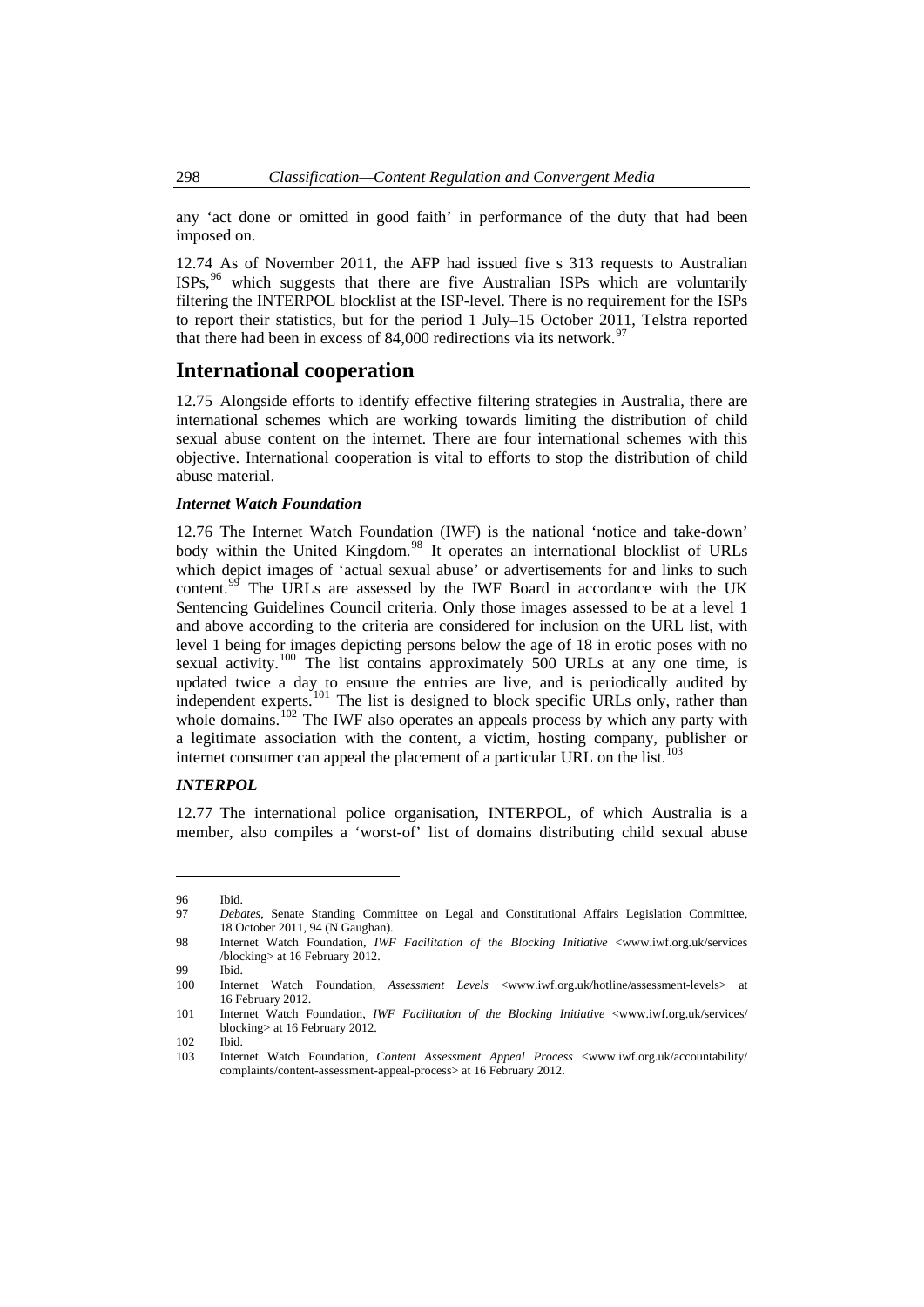material online.<sup>104</sup> The INTERPOL list contains domains found to be distributing <sup>the divided</sup>  $\frac{1}{105}$  which have been verified by INTERPOL and at least one other partner law enforcement agency.<sup>106</sup> Domains on the 'worst-of' list contain images of severe abuse of real children who are, or appear to be, younger than 13 years.<sup>107</sup> The list includes whole domains, if any part is found to contain child sexual abuse material.<sup>108</sup> This is because INTERPOL has determined that child sexual abuse material is not normally co-hosted with legal material but rather resides on specific domains created for the sole purpose of distributing the files.<sup>109</sup>

12.78 According to the AFP, the domains included in the INTERPOL list are updated approximately once per week, and although the total number of domains on the list varies with each update, by way of example the 25 October 2011 list contained 409 domains.<sup>[110](#page-16-0)</sup> As stated earlier, the INTERPOL list is currently being used as the basis for the IIA's voluntary code in relation to ISP-level filtering.<sup>[111](#page-16-1)</sup>

#### *INHOPE*

12.79 INHOPE is a worldwide network of internet hotlines which coordinates the investigation of internet content suspected to be illegal, including child sexual abuse content, and the reporting of illegal content to relevant law enforcement agencies and ISPs.[112](#page-16-2) The INHOPE network includes 41 internet hotlines in 36 countries worldwide, including Australia.<sup>[113](#page-16-3)</sup>

12.80 In 2010, INHOPE hotlines received 24,047 reports of potentially illegal child sexual abuse material, including 21,949 unique URLs.

#### *National Center for Missing and Exploited Children*

12.81 The National Center for Missing and Exploited Children (NCMEC) is a private, not-for-profit organisation which was established by the US Congress in 1984 to reduce the incidence of missing children and child sexual exploitation.<sup>[115](#page-16-5)</sup> Since 2007,

<sup>104</sup> INTERPOL, *Access Blocking: Introduction* <http://www.interpol.int/Crime-areas/Crimes-againstchildren/Access-blocking/Introduction> at 16 February 2012.

<sup>105</sup> INTERPOL, like IWF, uses the term 'child sexual abuse material' rather than child pornography: for an outline of their definition of 'child sexual abuse material' see: INTERPOL, *Access Blocking: Criteria for Inclusion in the 'Worst of'-List* <http://www.interpol.int/Crime-areas/Crimes-against-children/Accessblocking/Criteria-for-inclusion-in-the-Worst-of-list> at 16 February 2012.

<sup>106</sup> Ibid.

<sup>107</sup> Ibid.

<sup>108</sup> Internet Industry Association, 'Internet Industry Moves on Blocking Child Pornography' (Press Release, 27 June 2011).

<sup>109</sup> Ibid.

<span id="page-16-0"></span><sup>110</sup> *Debates*, Senate Standing Committee on Legal and Constitutional Affairs—Parliament of Australia, 2 November 2011, (Australian Federal Police answer to Question 25 on notice).

<span id="page-16-1"></span><sup>111</sup> Internet Industry Association, 'Internet Industry Moves on Blocking Child Pornography' (Press Release, 27 June 2011).

<span id="page-16-2"></span><sup>112</sup> International Association of Internet Hotlines, *Annual Report 2010* (2010), 5.

<span id="page-16-3"></span><sup>113</sup> International Association of Internet Hotlines, *About INHOPE* <www.inhope.org/gns/about-us/aboutinhope.aspx> at 16 February 2012.

<span id="page-16-5"></span><span id="page-16-4"></span><sup>114</sup> International Association of Internet Hotlines, *Annual Report 2010* (2010), 16.

<sup>115</sup> National Center for Missing and Exploited Children, *Mission and History* <www.missingkids.com/ missingkids/servlet/PageServlet?LanguageCountry=en\_US&PageId=4362> at 16 February 2012.